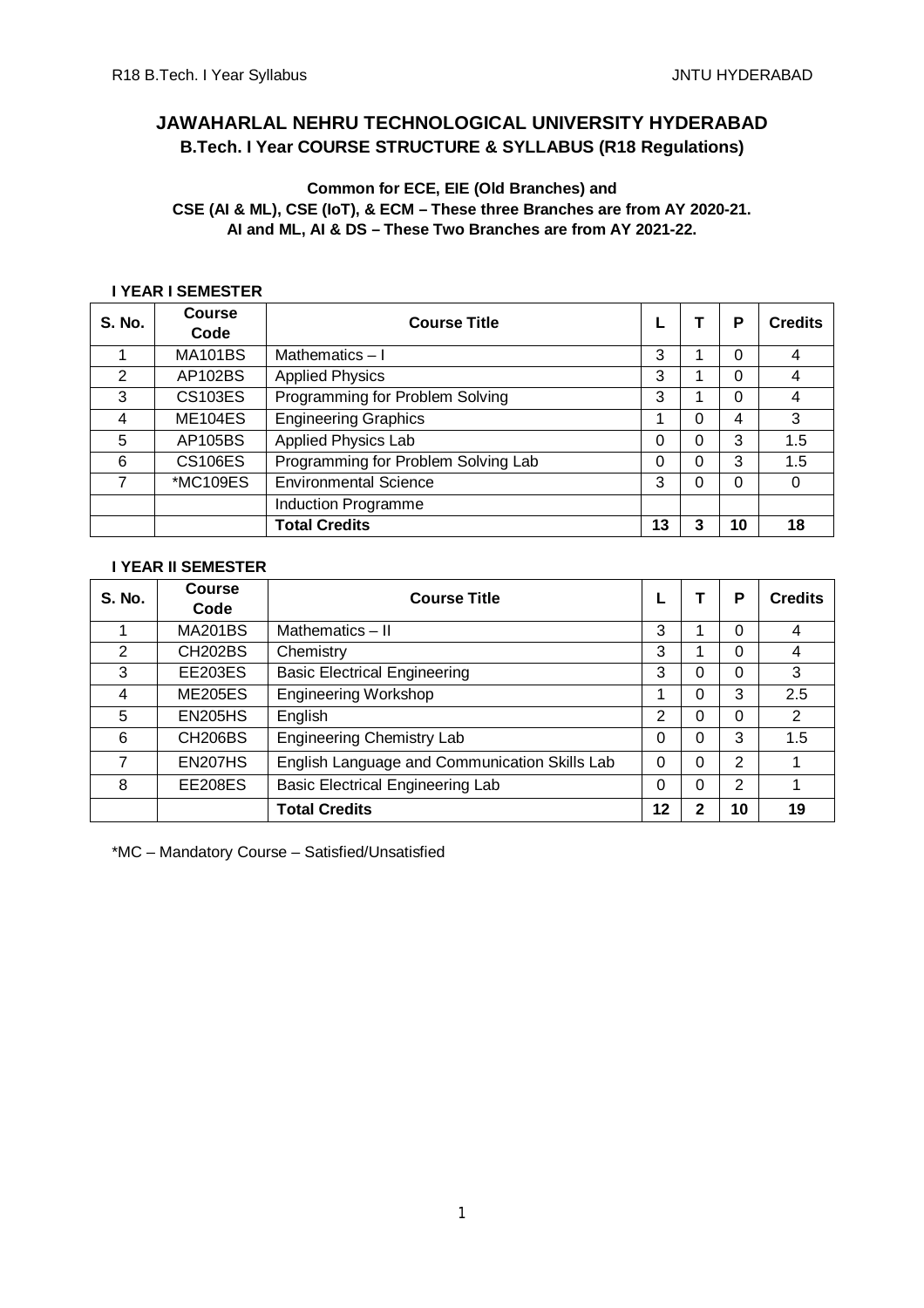# **MA101BS: MATHEMATICS - I**

## **B.Tech. I Year I Sem.**

|  | L T P C |  |
|--|---------|--|
|  | 3 1 0 4 |  |

# **Course Objectives:** To learn

- Types of matrices and their properties.
- Concept of a rank of the matrix and applying this concept to know the consistency and solving the system of linear equations.
- Concept of Eigen values and eigenvectors and to reduce the quadratic form to canonical form.
- Concept of Sequence.
- Concept of nature of the series.
- Geometrical approach to the mean value theorems and their application to the mathematical problems
- Evaluation of surface areas and volumes of revolutions of curves.
- Evaluation of improper integrals using Beta and Gamma functions.
- Partial differentiation, concept of total derivative
- Finding maxima and minima of function of two and three variables.

**Course Outcomes:** After learning the contents of this paper the student must be able to

- Write the matrix representation of a set of linear equations and to analyse the solution of the system of equations
- Find the Eigen values and Eigen vectors
- Reduce the quadratic form to canonical form using orthogonal transformations.
- Analyse the nature of sequence and series.
- Solve the applications on the mean value theorems.
- Evaluate the improper integrals using Beta and Gamma functions
- Find the extreme values of functions of two variables with/ without constraints.

# **UNIT - I: Matrices**

Matrices: Types of Matrices, Symmetric; Hermitian; Skew-symmetric; Skew-Hermitian; orthogonal matrices; Unitary Matrices; rank of a matrix by Echelon form and Normal form, Inverse of Non-singular matrices by Gauss-Jordan method; System of linear equations; solving system of Homogeneous and Non-Homogeneous equations. Gauss elimination method; Gauss Seidel Iteration Method.

# **UNIT - II: Eigen values and Eigen vectors**

Linear Transformation and Orthogonal Transformation: Eigen values and Eigenvectors and their properties: Diagonalization of a matrix; Cayley-Hamilton Theorem (without proof); finding inverse and power of a matrix by Cayley-Hamilton Theorem; Quadratic forms and Nature of the Quadratic Forms; Reduction of Quadratic form to canonical forms by Orthogonal Transformation

# **UNIT - III: Sequences & Series**

Sequence: Definition of a Sequence, limit; Convergent, Divergent and Oscillatory sequences.

Series: Convergent, Divergent and Oscillatory Series; Series of positive terms; Comparison test, p-test, D-Alembert's ratio test; Raabe's test; Cauchy's Integral test; Cauchy's root test; logarithmic test. Alternating series: Leibnitz test; Alternating Convergent series: Absolute and Conditionally Convergence.

# **UNIT - IV: Calculus**

Mean value theorems: Rolle's theorem, Lagrange's Mean value theorem with their Geometrical Interpretation and applications, Cauchy's Mean value Theorem. Taylor's Series.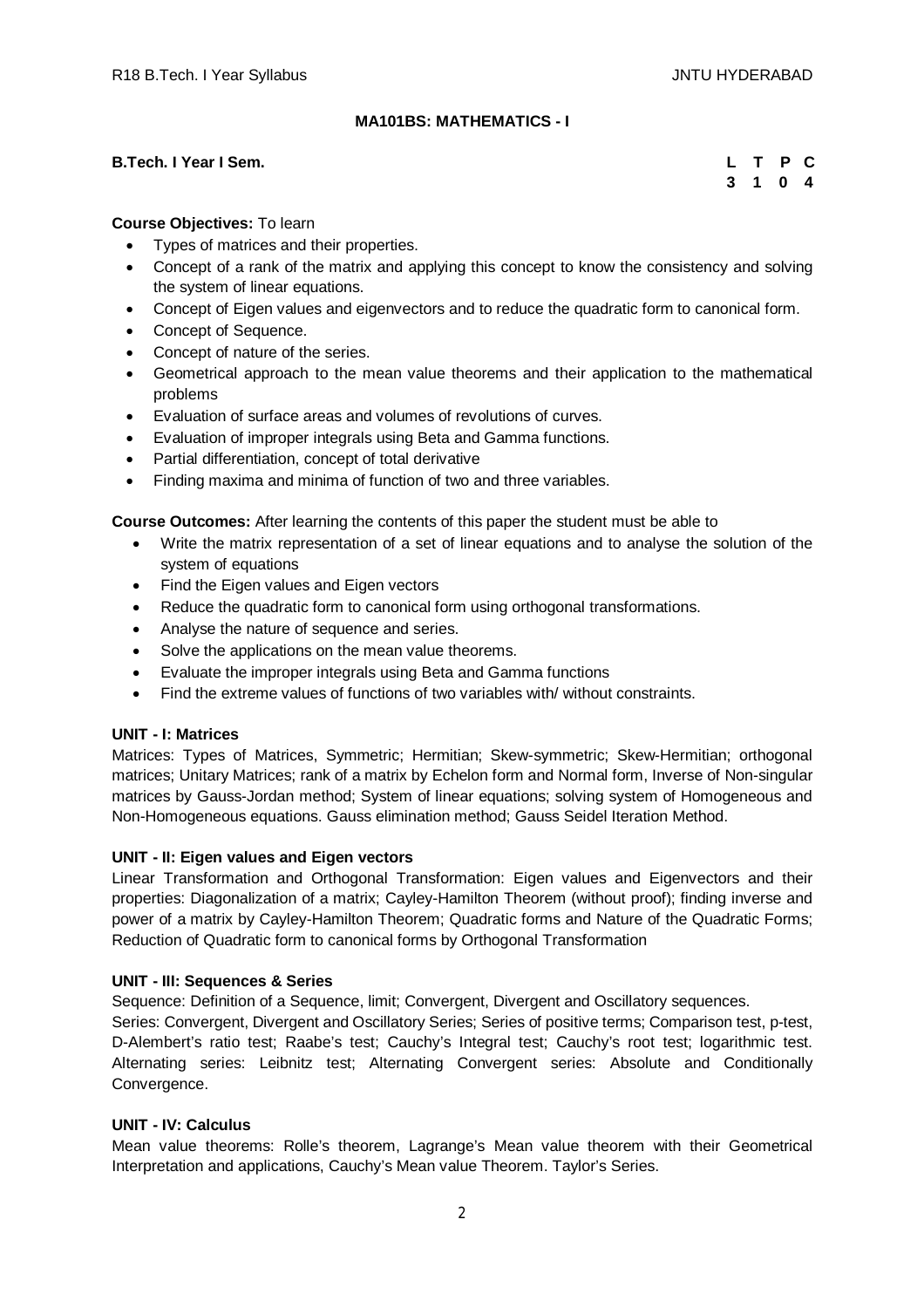Applications of definite integrals to evaluate surface areas and volumes of revolutions of curves (Only in Cartesian coordinates), Definition of Improper Integral: Beta and Gamma functions and their applications.

# **UNIT - V: Multivariable calculus (Partial Differentiation and applications)**

Definitions of Limit and continuity.

Partial Differentiation; Euler's Theorem; Total derivative; Jacobian; Functional dependence & independence, Maxima and minima of functions of two variables and three variables using method of Lagrange multipliers.

# **TEXT BOOKS:**

- 1. B.S. Grewal, Higher Engineering Mathematics, Khanna Publishers, 36<sup>th</sup> Edition, 2010
- 2. Erwin kreyszig, Advanced Engineering Mathematics, 9<sup>th</sup> Edition, John Wiley & Sons, 2006.
- 3. G.B. Thomas and R.L. Finney, Calculus and Analytic geometry, 9<sup>th</sup> Edition, Pearson, Reprint, 2002.

- 1. N.P. Bali and Manish Goyal, A text book of Engineering Mathematics, Laxmi Publications, Reprint, 2008.
- 2. Ramana B.V., Higher Engineering Mathematics, Tata McGraw Hill New Delhi, 11<sup>th</sup> Reprint, 2010.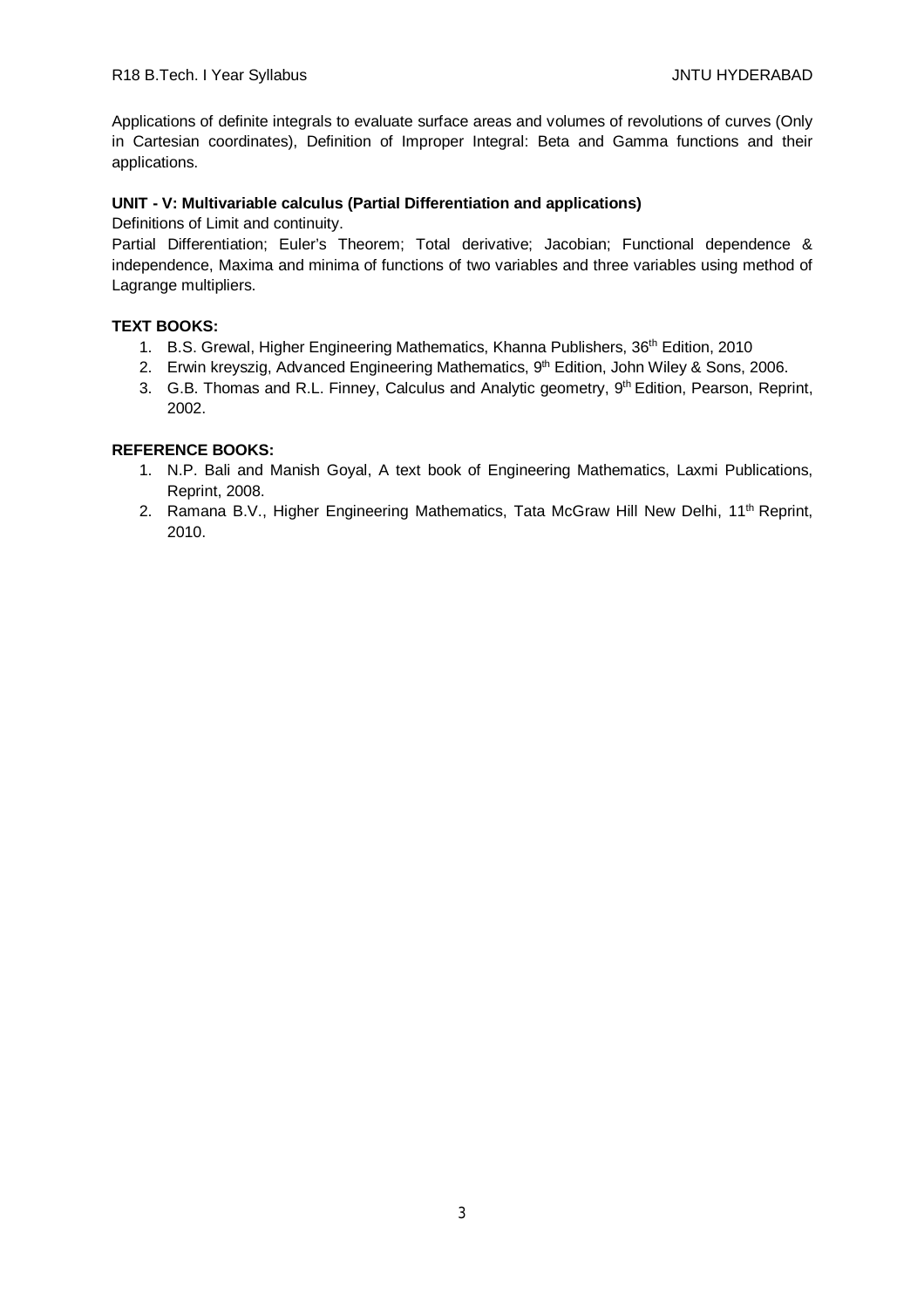# **AP102BS/AP202BS: APPLIED PHYSICS**

| <b>B.Tech. I Year I Sem.</b> | L T P C |  |  |
|------------------------------|---------|--|--|
| $\sim$<br>_ _ _              | 3 1 0 4 |  |  |

## **Course Objectives:**

- Students will demonstrate skills in scientific inquiry, problem solving and laboratory techniques.
- Students will be able to demonstrate competency and understanding of the concepts found in Quantum Mechanics, Fiber optics and lasers, Semiconductor physics and Electromagnetic theory and a broad base of knowledge in physics.
- The graduates will be able to solve non-traditional problems that potentially draw on knowledge in multiple areas of physics.
- To study applications in engineering like memory devices, transformer core and electromagnetic machinery.

## **Course Outcomes:** Upon graduation:

- The student would be able to learn the fundamental concepts on Quantum behaviour of matter in its micro state.
- The knowledge of fundamentals of Semiconductor physics, Optoelectronics, Lasers and fibre optics enable the students to apply to various systems like communications, solar cell, photo cells and so on.
- Design, characterization and study of properties of material help the students to prepare new materials for various engineering applications.
- The course also helps the students to be exposed to the phenomena of electromagnetism and also to have exposure on magnetic materials and dielectric materials.

## **UNIT - I: Quantum Mechanics**

Introduction to quantum physics, Black body radiation, Planck's law, Photoelectric effect, Compton effect, de-Broglie's hypothesis, Wave-particle duality, Davisson and Germer experiment, Heisenberg's Uncertainty principle, Born's interpretation of the wave function, Schrodinger's time independent wave equation, Particle in one dimensional box.

#### **UNIT - II: Semiconductor Physics**

Intrinsic and Extrinsic semiconductors, Dependence of Fermi level on carrier-concentration and temperature, Carrier generation and recombination, Carrier transport: diffusion and drift, Hall effect, pn junction diode, Zener diode and their V-I Characteristics, Bipolar Junction Transistor (BJT): Construction, Principle of operation.

#### **UNIT - III: Optoelectronics**

Radiative and non-radiative recombination mechanisms in semiconductors, LED and semiconductor lasers: Device structure, Materials, Characteristics and figures of merit, Semiconductor photodetectors: Solar cell, PIN and Avalanche and their structure, Materials, working principle and Characteristics.

#### **UNIT - IV: Lasers and Fibre Optics**

Lasers: Introduction to interaction of radiation with matter, Coherence, Principle and working of Laser, Population inversion, Pumping, Types of Lasers: Ruby laser, Carbon dioxide (CO<sub>2</sub>) laser, He-Ne laser, Applications of laser. Fibre Optics: Introduction, Optical fibre as a dielectric wave guide, Total internal reflection, Acceptance angle, Acceptance cone and Numerical aperture, Step and Graded index fibres, Losses associated with optical fibres, Applications of optical fibres.

# **UNIT - V: Electromagnetism and Magnetic Properties of Materials**

Laws of electrostatics, Electric current and the continuity equation, Ampere's and Faraday's laws, Maxwell's equations, Polarisation, Permittivity and Dielectric constant, Internal fields in a solid, Clausius-Mossotti equation, Ferroelectrics and Piezoelectrics. Magnetisation, permeability and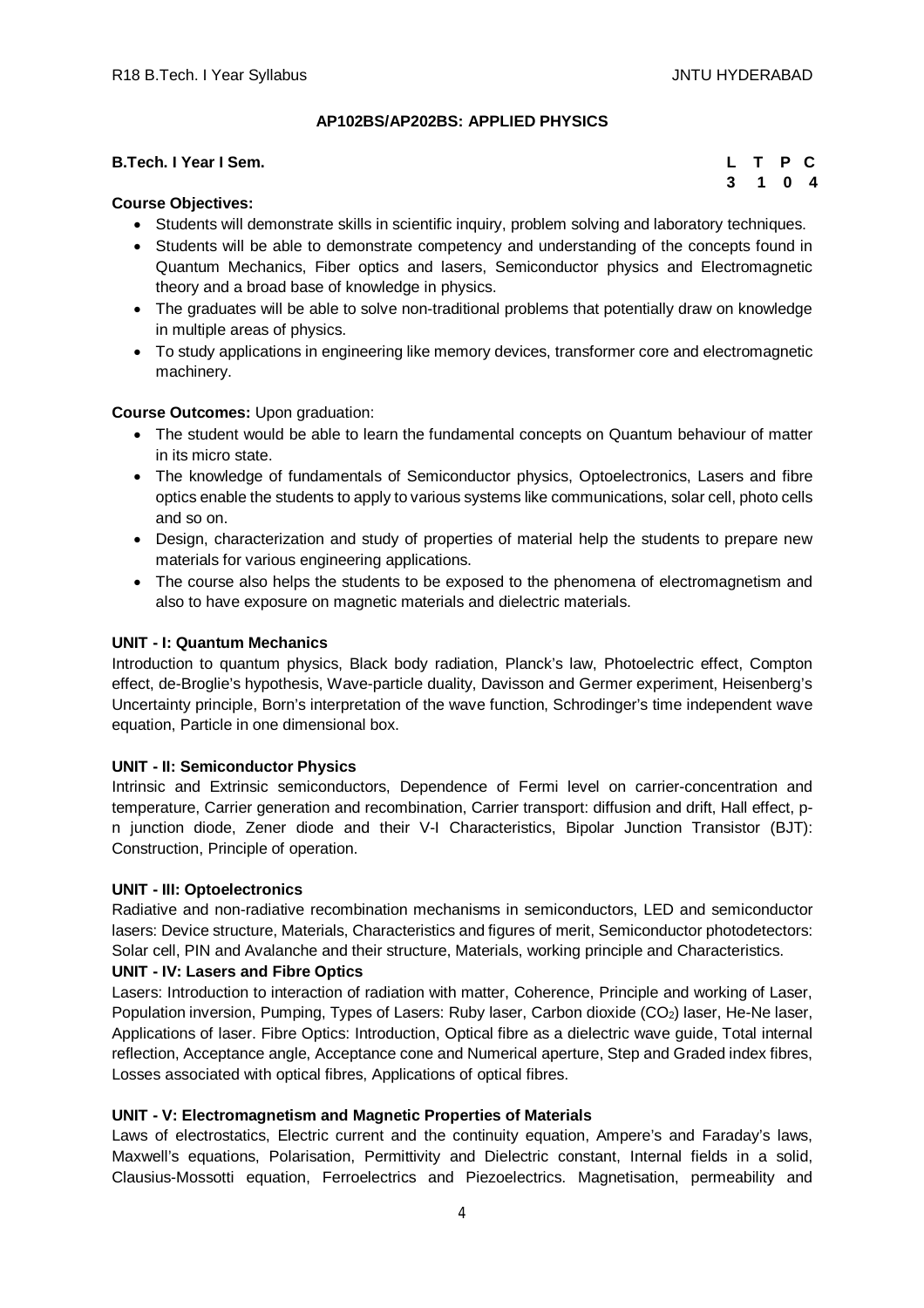susceptibility, Classification of magnetic materials, Ferromagnetism and ferromagnetic domains, Hysteresis, Applications of magnetic materials.

# **TEXT BOOKS:**

- 1. Engineering Physics, B. K. Pandey, S. Chaturvedi Cengage Learning.
- 2. Halliday and Resnick, Physics Wiley.
- 3. A textbook of Engineering Physics, Dr. M. N. Avadhanulu, Dr. P.G. Kshirsagar S. Chand

- 1. Richard Robinett, Quantum Mechanics
- 2. J. Singh, Semiconductor Optoelectronics: Physics and Technology, Mc Graw-Hill inc. (1995).
- 3. Online Course: "Optoelectronic Materials and Devices" by Monica Katiyar and Deepak Guptha on NPTEL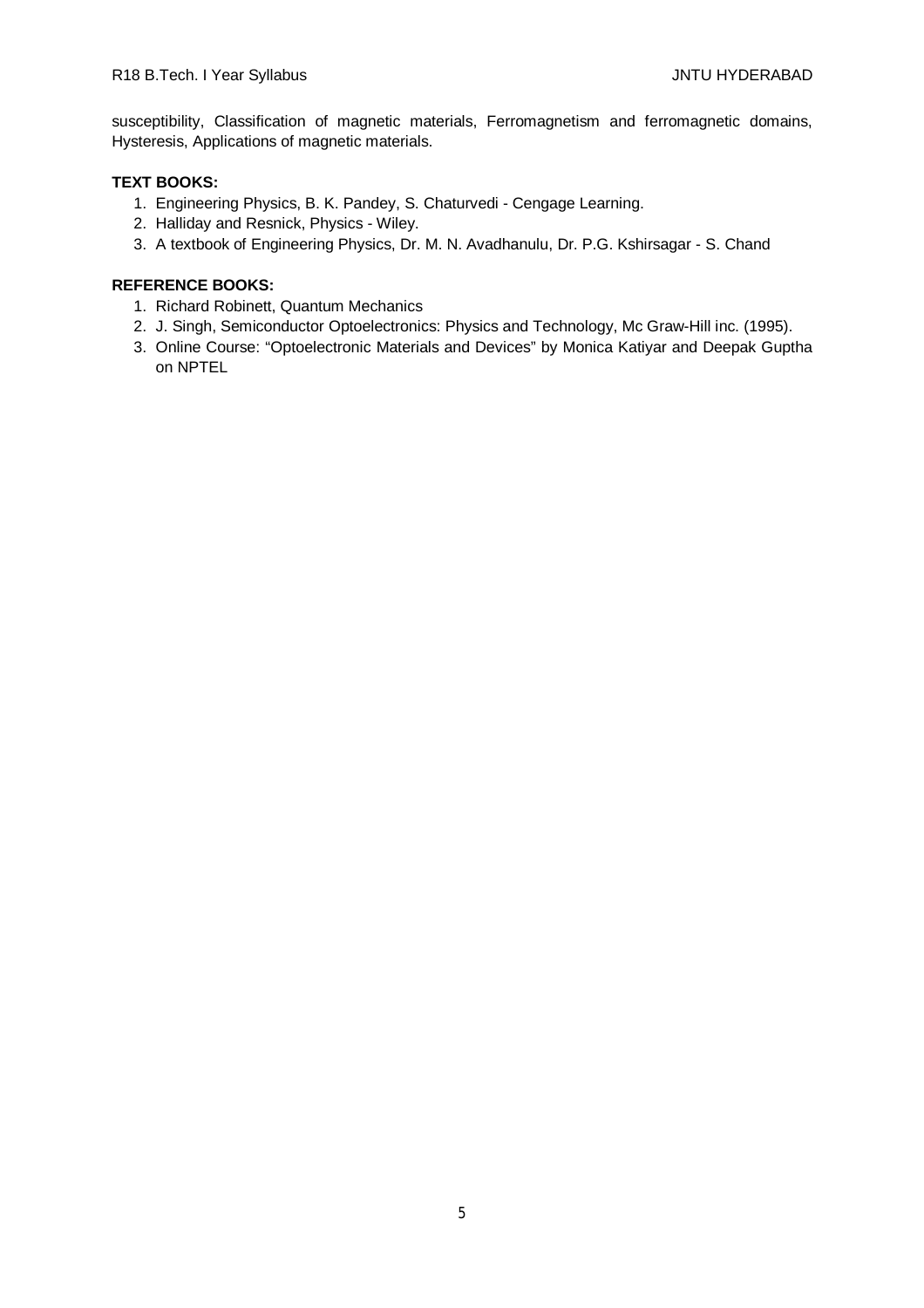# **CS103ES/CS203ES: PROGRAMMING FOR PROBLEM SOLVING**

# **B.Tech. I Year I Sem.**

#### **Course Objectives:**

- To learn the fundamentals of computers.
- To understand the various steps in program development.
- To learn the syntax and semantics of C programming language.
- To learn the usage of structured programming approach in solving problems.

# **Course Outcomes:** The student will learn

- To write algorithms and to draw flowcharts for solving problems.
- To convert the algorithms/flowcharts to C programs.
- To code and test a given logic in C programming language.
- To decompose a problem into functions and to develop modular reusable code.
- To use arrays, pointers, strings and structures to write C programs.
- Searching and sorting problems.

## **UNIT - I: Introduction to Programming**

Introduction to components of a computer system: disks, primary and secondary memory, processor, operating system, compilers, creating, compiling and executing a program etc., Number systems Introduction to Algorithms: steps to solve logical and numerical problems. Representation of Algorithm, Flowchart/Pseudo code with examples, Program design and structured programming Introduction to C Programming Language: variables (with data types and space requirements), Syntax and Logical Errors in compilation, object and executable code , Operators, expressions and precedence, Expression evaluation, Storage classes (auto, extern, static and register), type conversion, The main method and command line arguments

Bitwise operations: Bitwise AND, OR, XOR and NOT operators

Conditional Branching and Loops: Writing and evaluation of conditionals and consequent branching with if, if-else, switch-case, ternary operator, goto, Iteration with for, while, do-while loops I/O: Simple input and output with scanf and printf, formatted I/O, Introduction to stdin, stdout and stderr.

Command line arguments

## **UNIT - II: Arrays, Strings, Structures and Pointers:**

Arrays: one and two dimensional arrays, creating, accessing and manipulating elements of arrays Strings: Introduction to strings, handling strings as array of characters, basic string functions available in C (strlen, strcat, strcpy, strstr etc.), arrays of strings

Structures: Defining structures, initializing structures, unions, Array of structures

Pointers: Idea of pointers, Defining pointers, Pointers to Arrays and Structures, Use of Pointers in selfreferential structures, usage of self referential structures in linked list (no implementation) Enumeration data type

#### **UNIT - III: Pre-processor and File handling in C:**

Preprocessor: Commonly used Preprocessor commands like include, define, undef, if, ifdef, ifndef Files: Text and Binary files, Creating and Reading and writing text and binary files, Appending data to existing files, Writing and reading structures using binary files, Random access using fseek, ftell and rewind functions.

# **UNIT - IV: Function and Dynamic Memory Allocation:**

Functions: Designing structured programs, Declaring a function, Signature of a function, Parameters and return type of a function, passing parameters to functions, call by value, Passing arrays to

|  | L T P C |  |
|--|---------|--|
|  | 3 1 0 4 |  |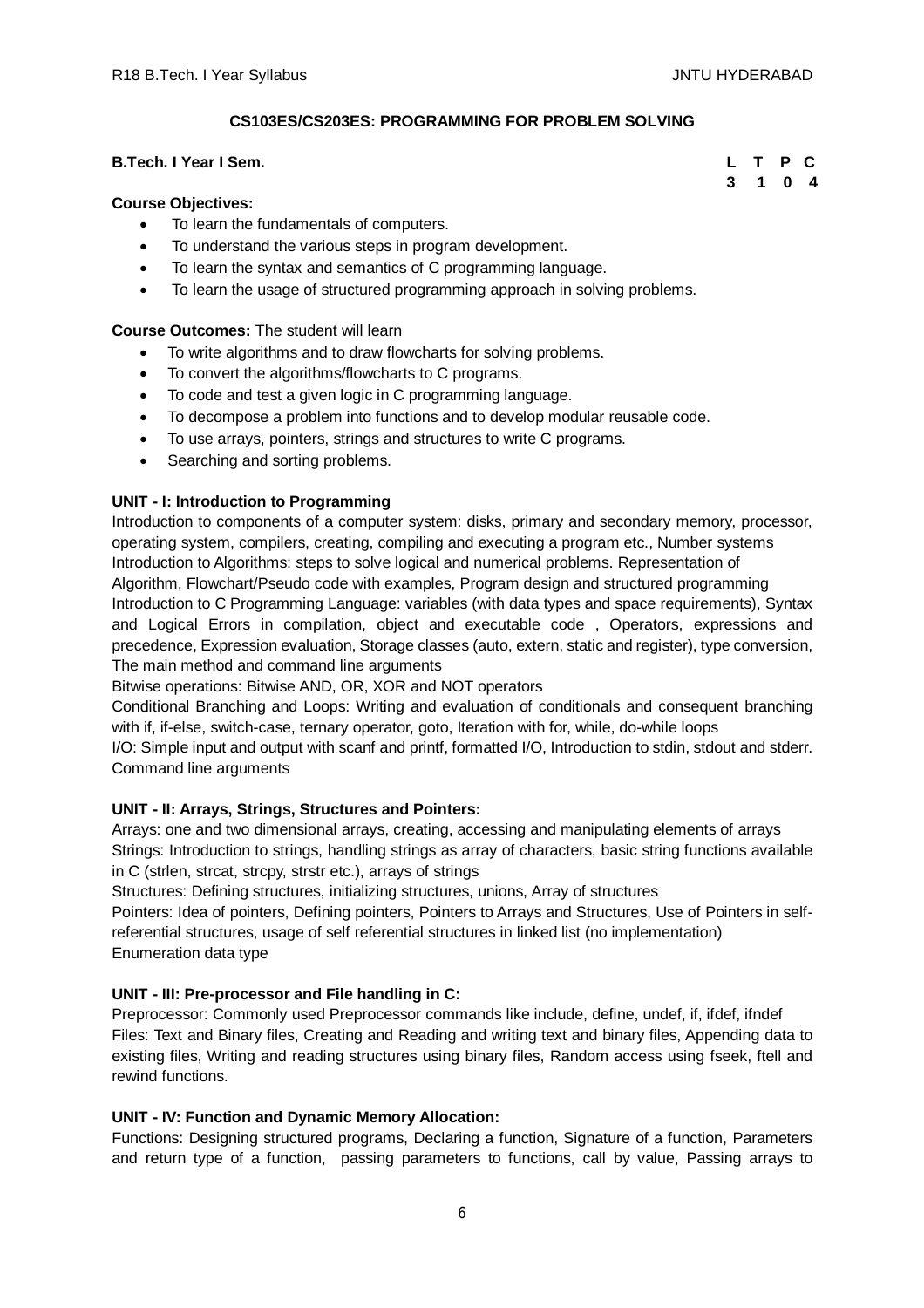functions, passing pointers to functions, idea of call by reference, Some C standard functions and libraries

Recursion: Simple programs, such as Finding Factorial, Fibonacci series etc., Limitations of Recursive functions

Dynamic memory allocation: Allocating and freeing memory, Allocating memory for arrays of different data types

# **UNIT - V: Introduction to Algorithms:**

Algorithms for finding roots of a quadratic equations, finding minimum and maximum numbers of a given set, finding if a number is prime number, etc.

Basic searching in an array of elements (linear and binary search techniques),

Basic algorithms to sort array of elements (Bubble, Insertion and Selection sort algorithms),

Basic concept of order of complexity through the example programs

# **TEXT BOOKS:**

- 1. Byron Gottfried, Schaum's Outline of Programming with C, McGraw-Hill
- 2. B.A. Forouzan and R.F. Gilberg C Programming and Data Structures, Cengage Learning, (3rd Edition)

- 1. Brian W. Kernighan and Dennis M. Ritchie, The C Programming Language, Prentice
- 2. Hall of India
- 3. R.G. Dromey, How to solve it by Computer, Pearson (16<sup>th</sup> Impression)
- 4. Programming in C, Stephen G. Kochan, Fourth Edition, Pearson Education.
- 5. Herbert Schildt, C: The Complete Reference, Mc Graw Hill, 4<sup>th</sup> Edition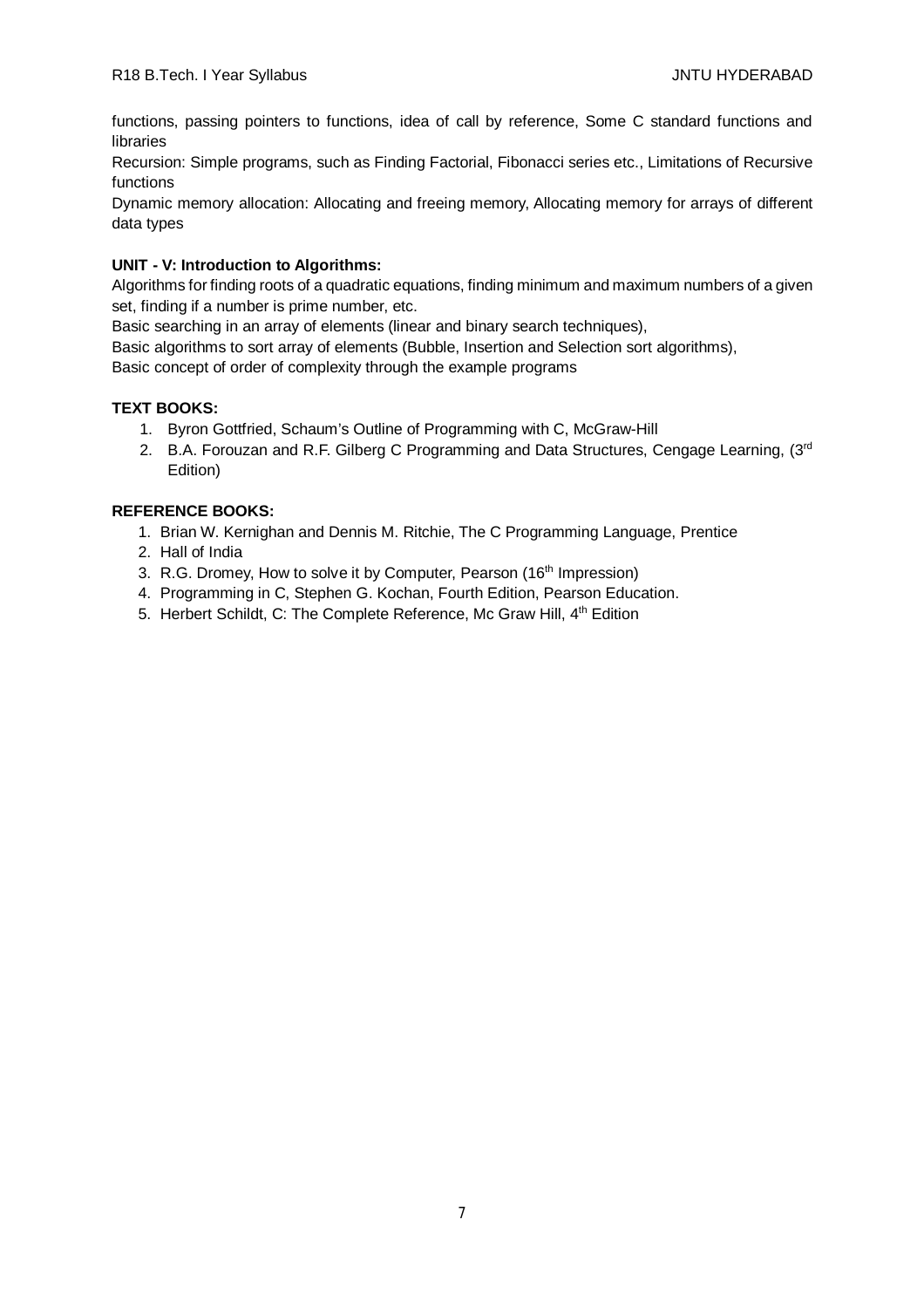# **ME104ES/ME204ES: ENGINEERING GRAPHICS**

# **B.Tech. I Year I Sem.**

|  | L T P C                     |  |
|--|-----------------------------|--|
|  | $1 \quad 0 \quad 4 \quad 3$ |  |

# **Pre-requisites: Nil**

**Course objectives:**

- To provide basic concepts in engineering drawing.
- To impart knowledge about standard principles of orthographic projection of objects.
- To draw sectional views and pictorial views of solids.

**Course Outcomes:** At the end of the course, the student will be able to:

- Preparing working drawings to communicate the ideas and information.
- Read, understand and interpret engineering drawings.

# **UNIT – I**

**Introduction to Engineering Drawing:** Principles of Engineering Graphics and their Significance, Conic Sections including the Rectangular Hyperbola – General method only. Cycloid, Epicycloid and Hypocycloid, Scales – Plain & Diagonal.

## **UNIT- II**

**Orthographic Projections:** Principles of Orthographic Projections – Conventions – Projections of Points and Lines, Projections of Plane regular geometric figures.—Auxiliary Planes.

## **UNIT – III**

Projections of Regular Solids – Auxiliary Views - Sections or Sectional views of Right Regular Solids – Prism, Cylinder, Pyramid, Cone – Auxiliary views – Sections of Sphere

# **UNIT – IV**

Development of Surfaces of Right Regular Solids – Prism, Cylinder, Pyramid and Cone, Intersection of Solids: Intersection of – Prism vs Prism- Cylinder Vs Cylinder

# **UNIT – V**

**Isometric Projections:** Principles of Isometric Projection – Isometric Scale – Isometric Views – Conventions – Isometric Views of Lines, Plane Figures, Simple and Compound Solids – Isometric Projection of objects having non- isometric lines. Isometric Projection of Spherical Parts. Conversion of Isometric Views to Orthographic Views and Vice-versa –Conventions

#### **Introduction to CAD: (For Internal Evaluation Weightage only):**

Introduction to CAD Software Package Commands - Free Hand Sketches of 2D - Creation of 2D Sketches by CAD Package

# **TEXT BOOKS:**

- 1. Engineering Drawing N.D. Bhatt / Charotar
- 2. Engineering Drawing / N. S. Parthasarathy and Vela Murali/ Oxford

- 1. Engineering Drawing / Basant Agrawal and McAgrawal/ McGraw Hill
- 2. Engineering Drawing/ M. B. Shah, B.C. Rane / Pearson.
- 3. Computer Aided Engineering Drawing K Balaveera Reddy et al CBS Publishers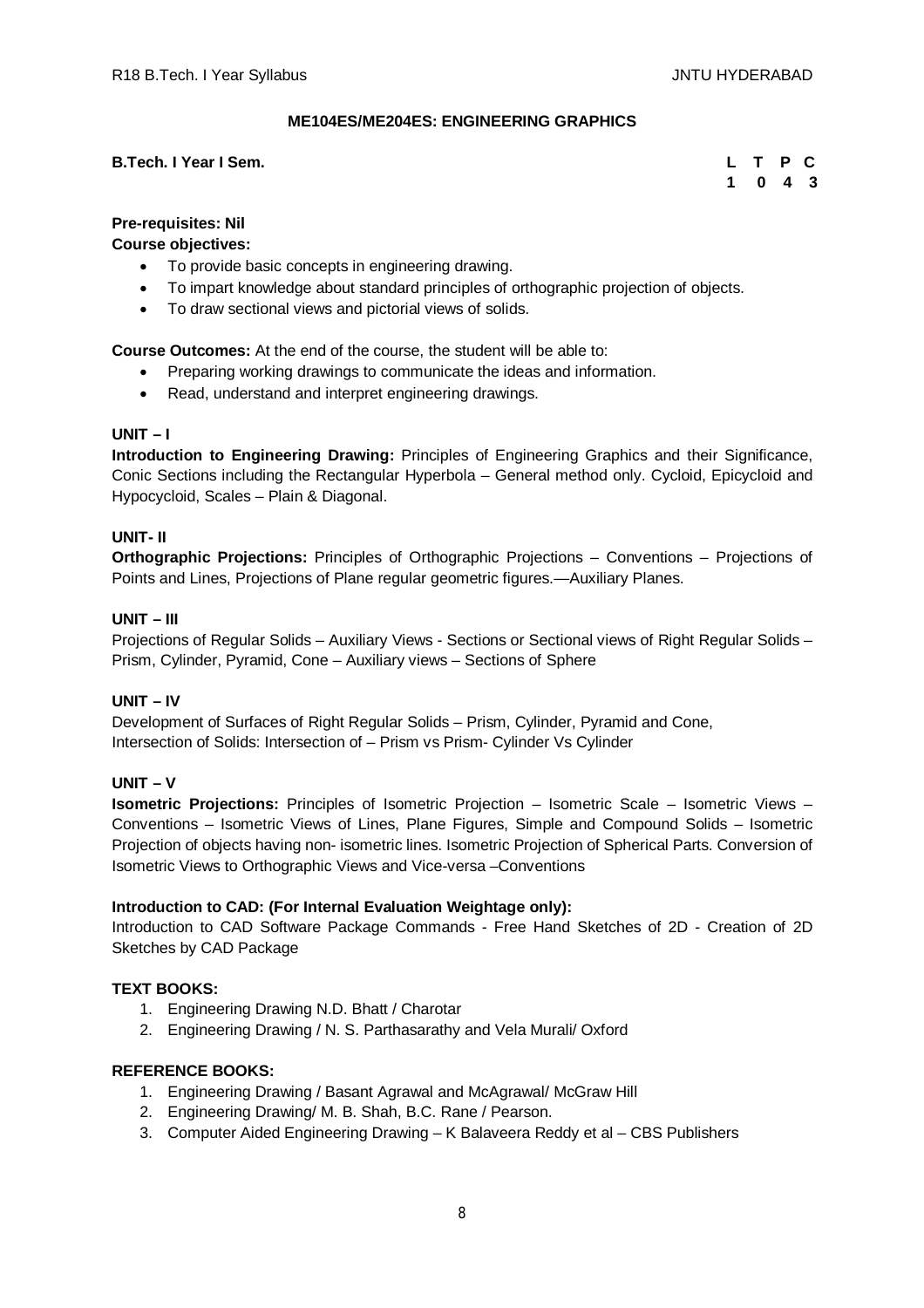# **AP105BS/AP205BS: APPLIED PHYSICS LAB**

## **B.Tech. I Year I Sem.**

|  |  | L T P C              |
|--|--|----------------------|
|  |  | $0 \t 0 \t 3 \t 1.5$ |

# **List of Experiments:**

- 1. Energy gap of P-N junction diode: To determine the energy gap of a semiconductor diode.
- 2. Solar Cell: To study the V-I Characteristics of solar cell.
- 3. Light emitting diode: Plot V-I and P-I characteristics of light emitting diode.
- 4. Stewart Gee's experiment: Determination of magnetic field along the axis of a current carrying coil.
- 5. Hall effect: To determine Hall co-efficient of a given semiconductor.
- 6. Photoelectric effect: To determine work function of a given material.
- 7. LASER: To study the characteristics of LASER sources.
- 8. Optical fibre: To determine the bending losses of Optical fibres.
- 9. LCR Circuit: To determine the Quality factor of LCR Circuit.
- 10. R-C Circuit: To determine the time constant of R-C circuit.

# **Note: Any 8 experiments are to be performed**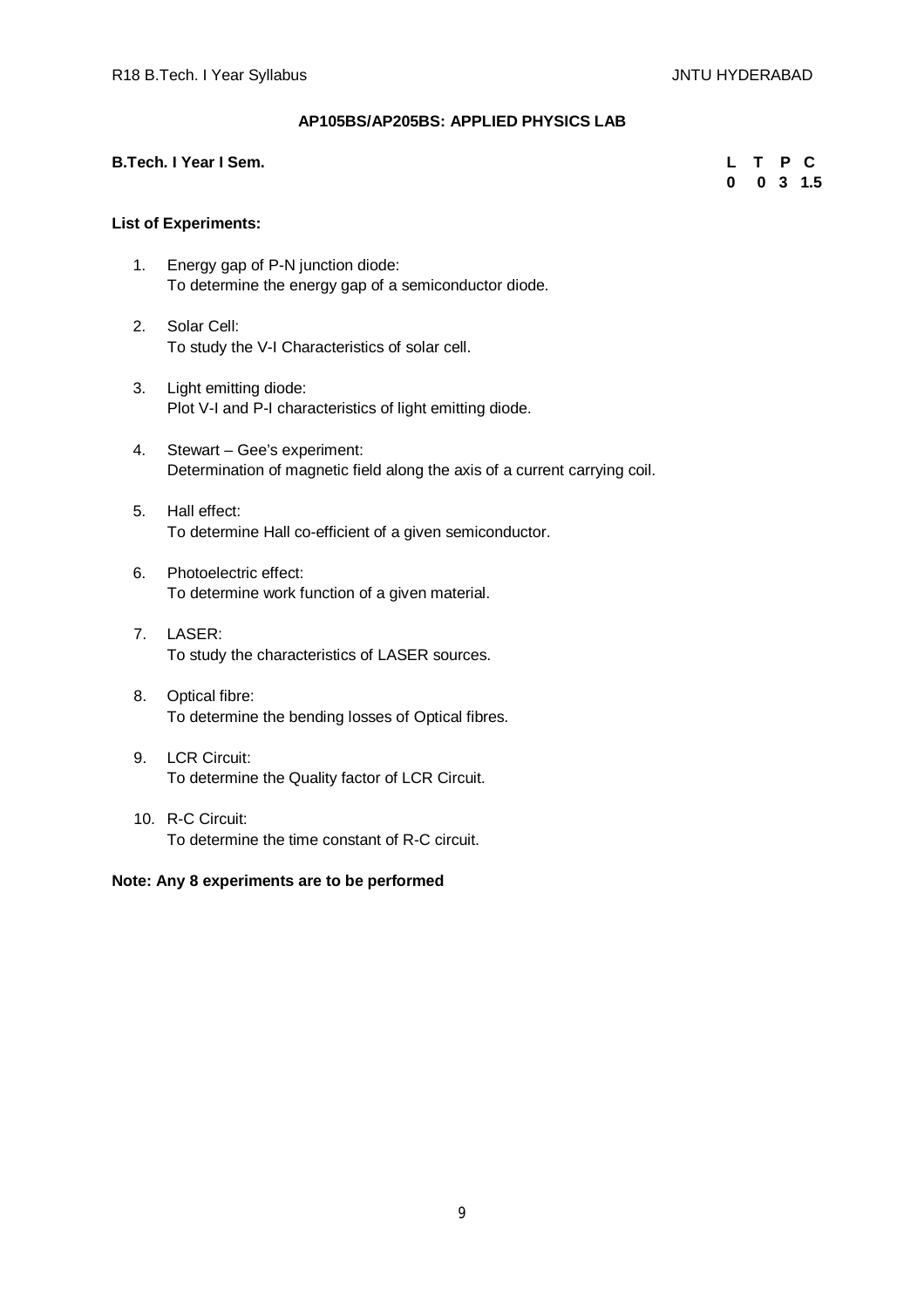# **CS106ES/CS206ES: PROGRAMMING FOR PROBLEM SOLVING LAB**

# **B.Tech. I Year I Sem. L T P C**

 **0 0 3 1.5**

*[Note:The programs may be executed using any available Open Source/ Freely available IDE Some of the Tools available are: CodeLite: <https://codelite.org/> Code::Blocks: <http://www.codeblocks.org/> DevCpp : <http://www.bloodshed.net/devcpp.html> Eclipse: <http://www.eclipse.org> This list is not exhaustive and is NOT in any order of preference]*

# **Course Objectives:** The students will learn the following:

- To work with an IDE to create, edit, compile, run and debug programs
- To analyze the various steps in program development.
- To develop programs to solve basic problems by understanding basic concepts in C like operators, control statements etc.
- To develop modular, reusable and readable C Programs using the concepts like functions, arrays etc.
- To Write programs using the Dynamic Memory Allocation concept.
- To create, read from and write to text and binary files

# **Course Outcomes:** The candidate is expected to be able to:

- formulate the algorithms for simple problems
- translate given algorithms to a working and correct program
- correct syntax errors as reported by the compilers
- identify and correct logical errors encountered during execution
- represent and manipulate data with arrays, strings and structures
- use pointers of different types
- create, read and write to and from simple text and binary files
- modularize the code with functions so that they can be reused

# **Practice sessions:**

- a. Write a simple program that prints the results of all the operators available in C (including pre/ post increment , bitwise and/or/not , etc.). Read required operand values from standard input.
- b. Write a simple program that converts one given data type to another using auto conversion and casting. Take the values form standard input.

# **Simple numeric problems:**

- a. Write a program for fiend the max and min from the three numbers.
- b. Write the program for the simple, compound interest.
- c. Write program that declares Class awarded for a given percentage of marks, where mark  $<40\%$  = Failed, 40% to  $<60\%$  = Second class, 60% to  $<70\%$  = First class,  $>=70\%$  = Distinction. Read percentage from standard input.
- d. Write a program that prints a multiplication table for a given number and the number of rows in the table. For example, for a number 5 and rows  $= 3$ , the output should be:
- e.  $5 \times 1 = 5$
- f.  $5 \times 2 = 10$
- a.  $5 \times 3 = 15$
- h. Write a program that shows the binary equivalent of a given positive number between 0 to 255.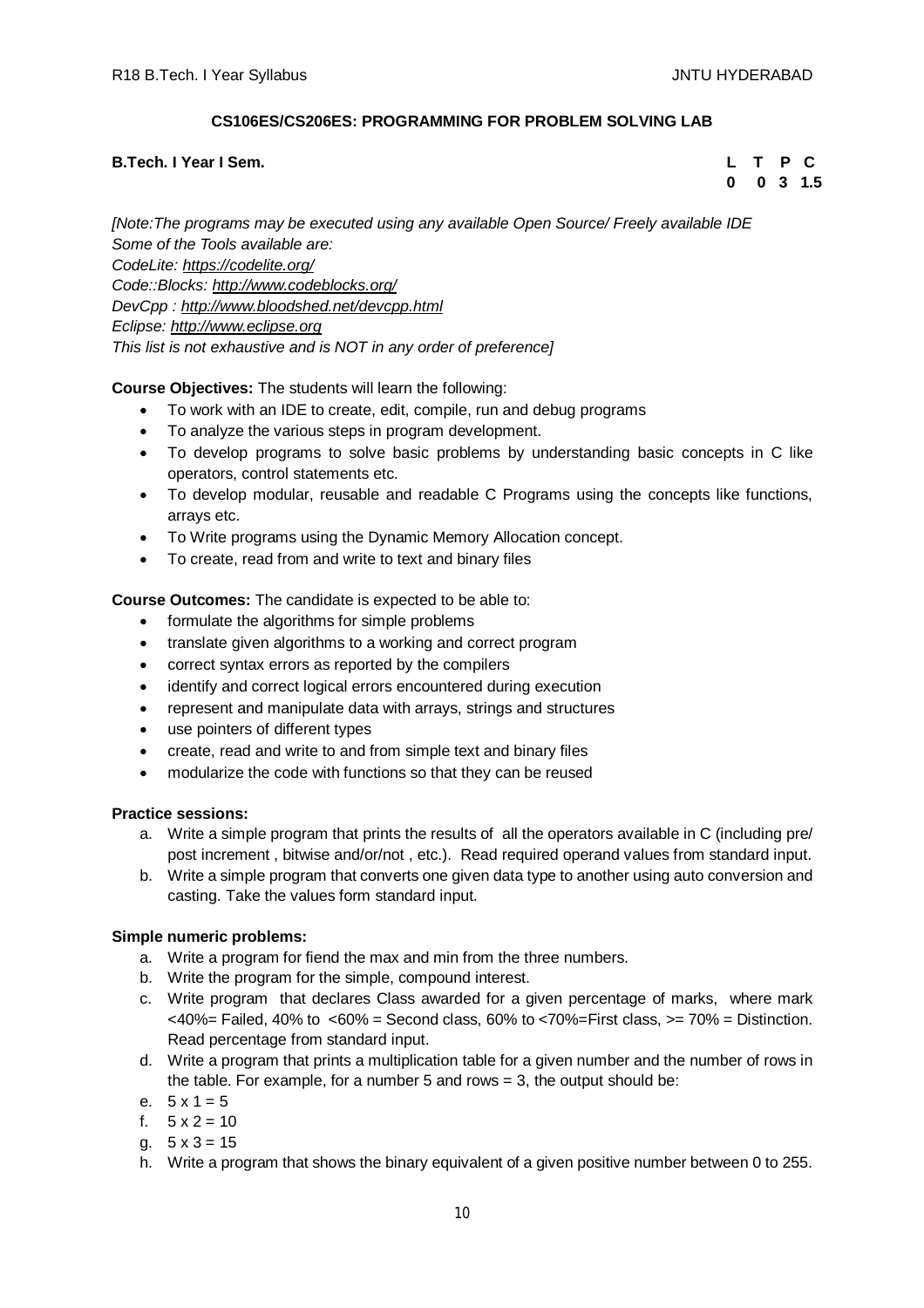# **Expression Evaluation:**

- a. A building has 10 floors with a floor height of 3 meters each. A ball is dropped from the top of the building. Find the time taken by the ball to reach each floor. (Use the formula  $s = ut+(1/2)at^2$ where u and a are the initial velocity in m/sec  $(= 0)$  and acceleration in m/sec $\gamma$ 2  $(= 9.8 \text{ m/s} \gamma$ 2)).
- b. Write a C program, which takes two integer operands and one operator from the user, performs the operation and then prints the result. (Consider the operators  $+,$ , $^*$ , $',$ , % and use Switch Statement)
- c. Write a program that finds if a given number is a prime number
- d. Write a C program to find the sum of individual digits of a positive integer and test given number is palindrome.
- e. A Fibonacci sequence is defined as follows: the first and second terms in the sequence are 0 and 1. Subsequent terms are found by adding the preceding two terms in the sequence. Write a C program to generate the first n terms of the sequence.
- f. Write a C program to generate all the prime numbers between 1 and n, where n is a value supplied by the user.
- g. Write a C program to find the roots of a Quadratic equation.
- h. Write a C program to calculate the following, where x is a fractional value.
- i.  $1-x/2 +x^2/4-x^3/6$
- j. Write a C program to read in two numbers, x and n, and then compute the sum of this geometric progression: 1+x+x^2+x^3+………….+x^n. For example: if n is 3 and x is 5, then the program computes 1+5+25+125.

# **Arrays and Pointers and Functions:**

- a. Write a C program to find the minimum, maximum and average in an array of integers.
- b. Write a functions to compute mean, variance, Standard Deviation, sorting of n elements in single dimension array.
- c. Write a C program that uses functions to perform the following:
- d. Addition of Two Matrices
- e. ii. Multiplication of Two Matrices
- f. iii. Transpose of a matrix with memory dynamically allocated for the new matrix as row and column counts may not be same.
- g. Write C programs that use both recursive and non-recursive functions
- h. To find the factorial of a given integer.
- i. ii. To find the GCD (greatest common divisor) of two given integers.
- j. iii. To find x<sup>^</sup>n
- k. Write a program for reading elements using pointer into array and display the values using array.
- l. Write a program for display values reverse order from array using pointer.
- m. Write a program through pointer variable to sum of n elements from array.

# **Files:**

- a. Write a C program to display the contents of a file to standard output device.
- b. Write a C program which copies one file to another, replacing all lowercase characters with their uppercase equivalents.
- c. Write a C program to count the number of times a character occurs in a text file. The file name and the character are supplied as command line arguments.
- d. Write a C program that does the following: It should first create a binary file and store 10 integers, where the file name and 10 values are given in the command line. (hint: convert the strings using atoi function)

Now the program asks for an index and a value from the user and the value at that index should be changed to the new value in the file. (hint: use fseek function)

The program should then read all 10 values and print them back.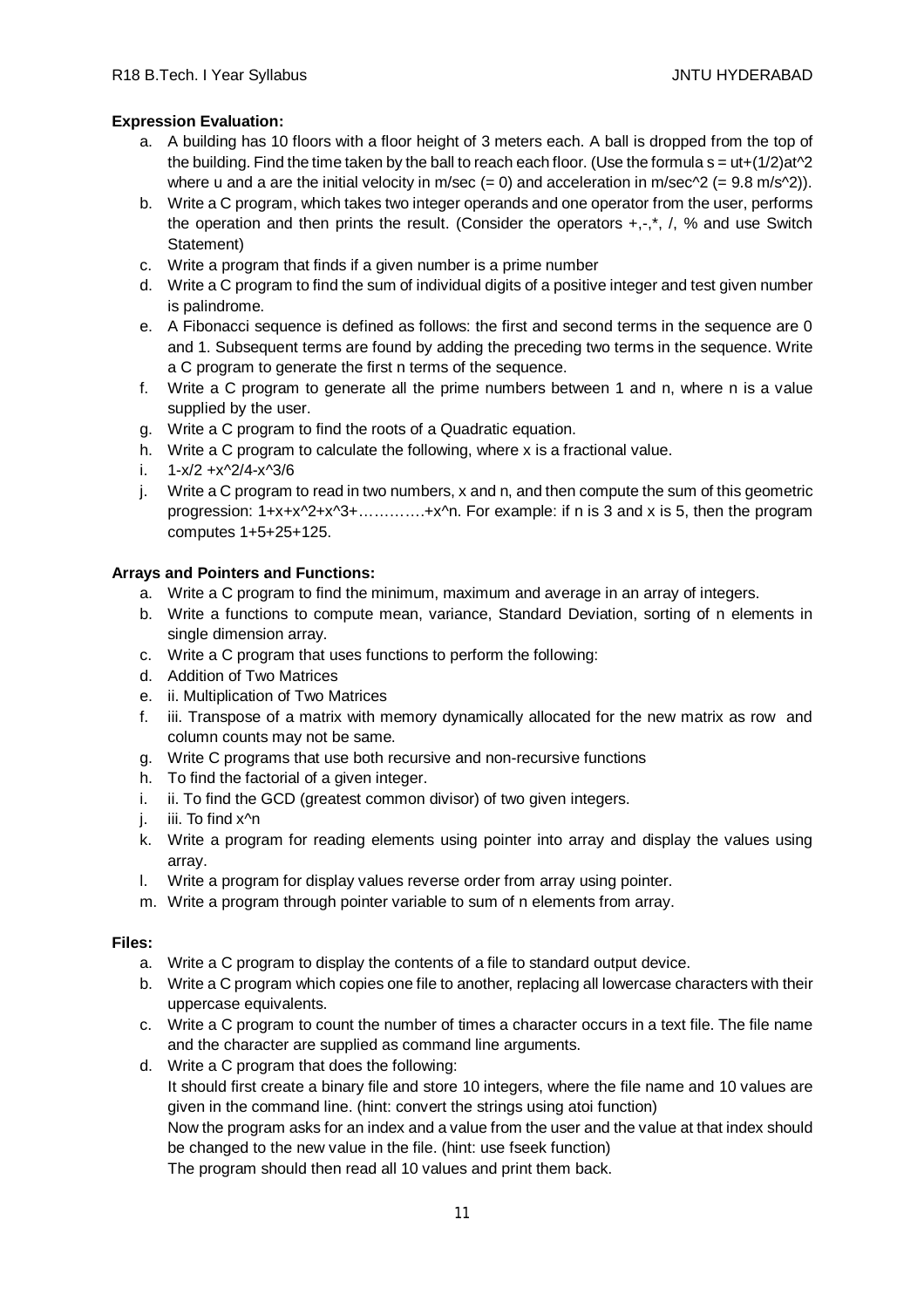e. Write a C program to merge two files into a third file (i.e., the contents of the firs t file followed by those of the second are put in the third file).

# **Strings:**

- a. Write a C program to convert a Roman numeral ranging from I to L to its decimal equivalent.
- b. Write a C program that converts a number ranging from 1 to 50 to Roman equivalent
- c. Write a C program that uses functions to perform the following operations:
- d. To insert a sub-string in to a given main string from a given position.
- e. ii. To delete n Characters from a given position in a given string.
- f. Write a C program to determine if the given string is a palindrome or not (Spelled same in both directions with or without a meaning like madam, civic, noon, abcba, etc.)
- g. Write a C program that displays the position of a character ch in the string S or  $-1$  if S doesn't contain ch.
- h. Write a C program to count the lines, words and characters in a given text.

# **Miscellaneous:**

a. Write a menu driven C program that allows a user to enter n numbers and then choose between finding the smallest, largest, sum, or average. The menu and all the choices are to be functions. Use a switch statement to determine what action to take. Display an error message if an invalid choice is entered.

\*

b. Write a C program to construct a pyramid of numbers as follows:

| 1   | $\star$ |     |      | $^\star$        |
|-----|---------|-----|------|-----------------|
| 12  | $* *$   | 23  | 22   | $\star$ $\star$ |
| 123 | * * *   | 456 | 333  | * * *           |
|     |         |     | 4444 | $* *$           |

# **Sorting and Searching:**

- a. Write a C program that uses non recursive function to search for a Key value in a given
- b. list of integers using linear search method.
- c. Write a C program that uses non recursive function to search for a Key value in a given
- d. sorted list of integers using binary search method.
- e. Write a C program that implements the Bubble sort method to sort a given list of
- f. integers in ascending order.
- g. Write a C program that sorts the given array of integers using selection sort in descending order
- h. Write a C program that sorts the given array of integers using insertion sort in ascending order
- i. Write a C program that sorts a given array of names

# **Suggested Reference Books for solving the problems:**

- i. Byron Gottfried, Schaum's Outline of Programming with C, McGraw-Hill
- ii. B.A. Forouzan and R.F. Gilberg C Programming and Data Structures, Cengage Learning,  $(3<sup>rd</sup>$ Edition)
- iii. Brian W. Kernighan and Dennis M. Ritchie, The C Programming Language, Prentice
- iv. Hall of India
- v. R.G. Dromey, How to solve it by Computer, Pearson (16<sup>th</sup> Impression)
- vi. Programming in C, Stephen G. Kochan, Fourth Edition, Pearson Education.
- vii. Herbert Schildt, C: The Complete Reference, Mc Graw Hill, 4th Edition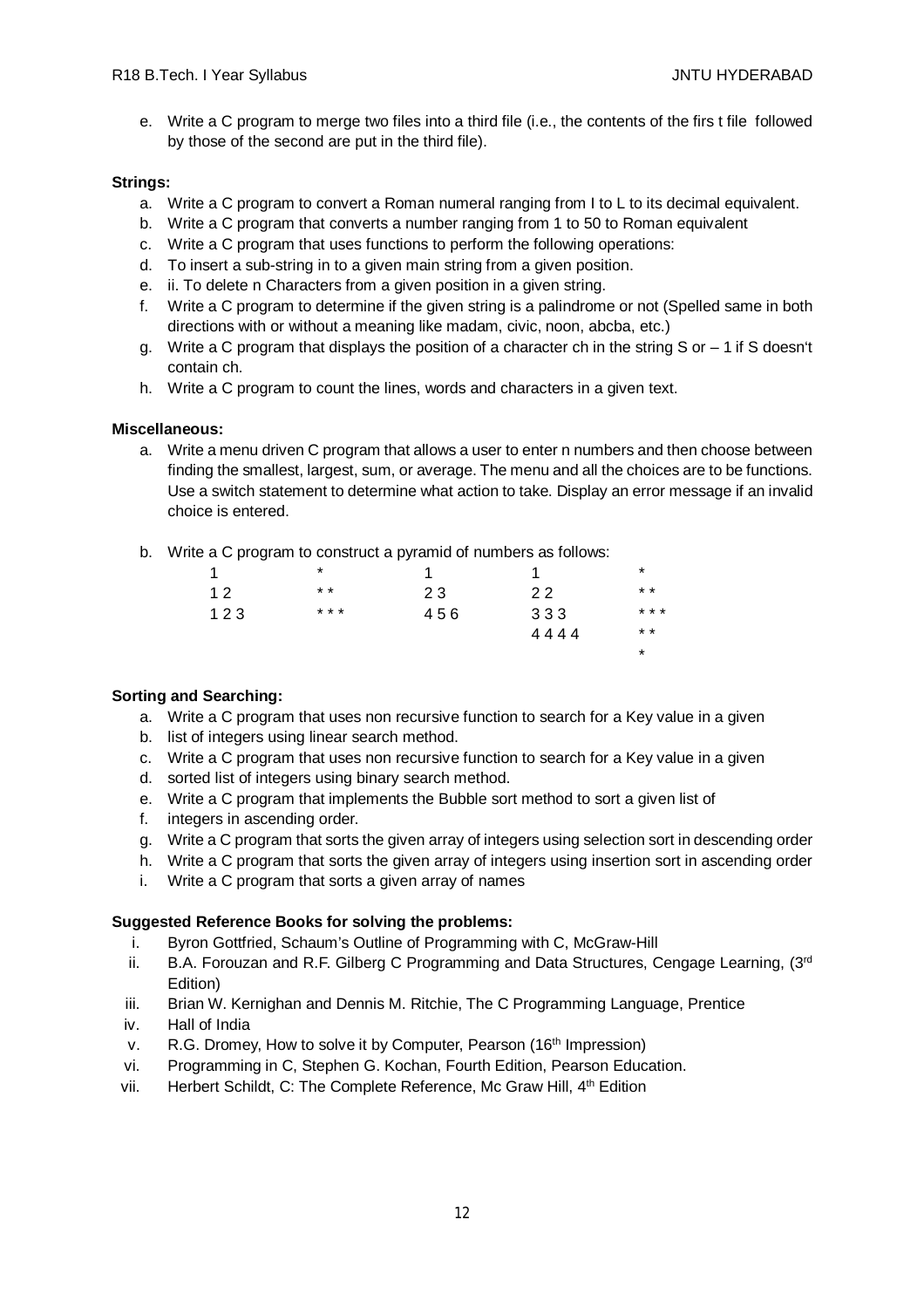**3 0 0 0**

# **\*MC109ES/\*MC209ES: ENVIRONMENTAL SCIENCE**

## **B.Tech. I Year I Sem. L T P C**

# **Course Objectives:**

- Understanding the importance of ecological balance for sustainable development.
- Understanding the impacts of developmental activities and mitigation measures.
- Understanding the environmental policies and regulations

# **Course Outcomes:**

 Based on this course, the Engineering graduate will understand /evaluate / develop technologies on the basis of ecological principles and environmental regulations which in turn helps in sustainable development

## **UNIT - I**

**Ecosystems:** Definition, Scope, and Importance of ecosystem. Classification, structure, and function of an ecosystem, Food chains, food webs, and ecological pyramids. Flow of energy, Biogeochemical cycles, Bioaccumulation, Biomagnification, ecosystem value, services and carrying capacity, Field visits.

## **UNIT - II**

**Natural Resources: Classification of Resources:** Living and Non-Living resources, **water resources:** use and over utilization of surface and ground water, floods and droughts, Dams: benefits and problems. **Mineral resources:** use and exploitation, environmental effects of extracting and using mineral resources, **Land resources:** Forest resources, **Energy resources:** growing energy needs, renewable and non-renewable energy sources, use of alternate energy source, case studies.

#### **UNIT - III**

**Biodiversity And Biotic Resources:** Introduction, Definition, genetic, species and ecosystem diversity. Value of biodiversity; consumptive use, productive use, social, ethical, aesthetic and optional values. India as a mega diversity nation, Hot spots of biodiversity. Field visit. Threats to biodiversity: habitat loss, poaching of wildlife, man-wildlife conflicts; conservation of biodiversity: In-Situ and Ex-situ conservation. National Biodiversity act.

#### **UNIT - IV**

**Environmental Pollution and Control Technologies: Environmental Pollution:** Classification of pollution, **Air Pollution:** Primary and secondary pollutants, Automobile and Industrial pollution, Ambient air quality standards. **Water pollution:** Sources and types of pollution, drinking water quality standards. **Soil Pollution:** Sources and types, Impacts of modern agriculture, degradation of soil. **Noise Pollution:**  Sources and Health hazards, standards, **Solid waste:** Municipal Solid Waste management, composition and characteristics of e-Waste and its management. **Pollution control technologies:** Wastewater Treatment methods: Primary, secondary and Tertiary.

Overview of air pollution control technologies, Concepts of bioremediation. **Global Environmental Issues and Global Efforts: C**limate change and impacts on human environment. Ozone depletion and Ozone depleting substances (ODS). Deforestation and desertification. International conventions / Protocols: Earth summit, Kyoto protocol, and Montréal Protocol. NAPCC-GoI Initiatives.

# **UNIT - V**

**Environmental Policy, Legislation & EIA:** Environmental Protection act, Legal aspects Air Act- 1981, Water Act, Forest Act, Wild life Act, Municipal solid waste management and handling rules, biomedical waste management and handling rules, hazardous waste management and handling rules. EIA: EIA structure, methods of baseline data acquisition. Overview on Impacts of air, water, biological and Socioeconomical aspects. Strategies for risk assessment, Concepts of Environmental Management Plan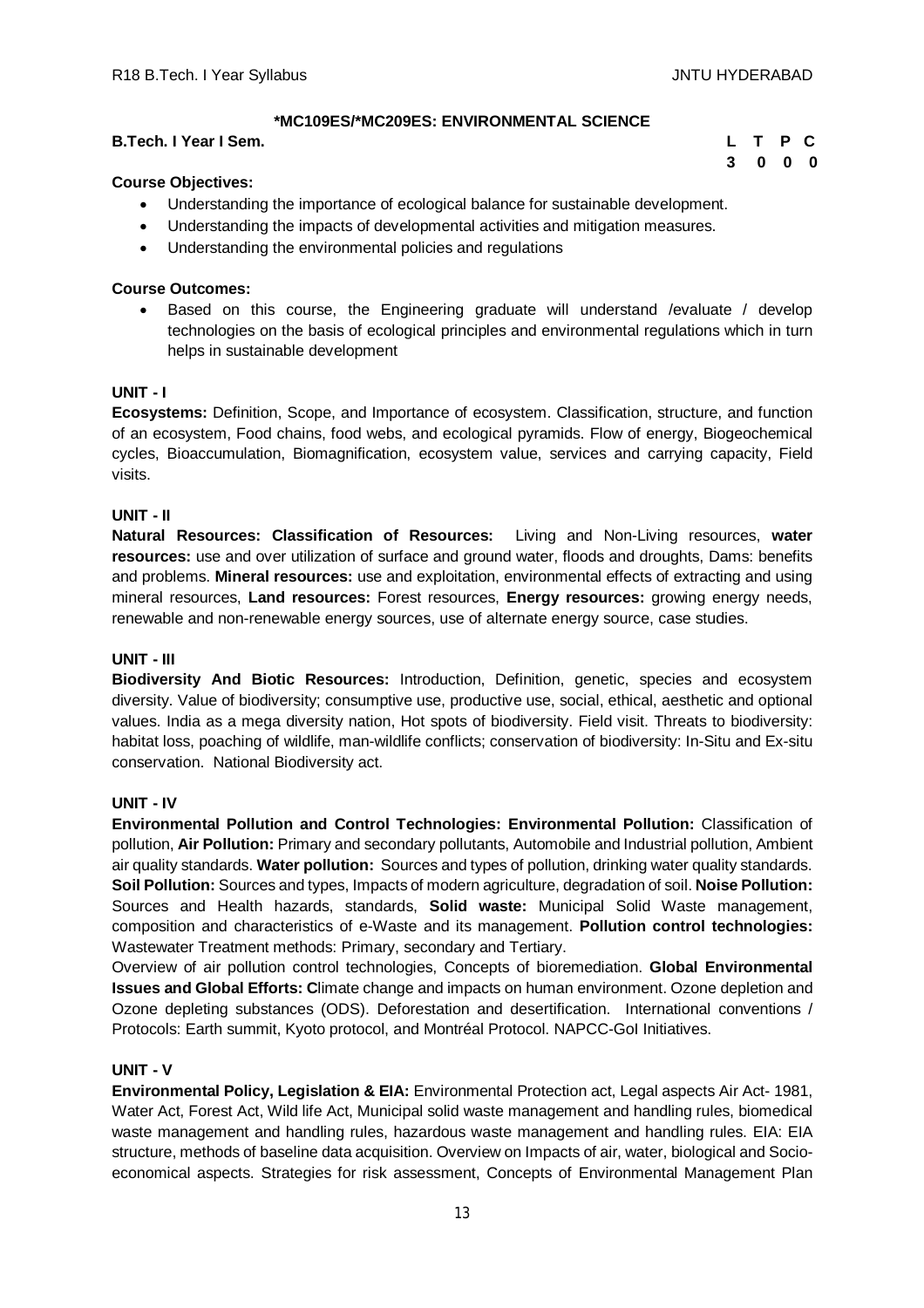(EMP). **Towards Sustainable Future:** Concept of Sustainable Development Goals, Population and its explosion, Crazy Consumerism, Environmental Education, Urban Sprawl, Human health, Environmental Ethics, Concept of Green Building, Ecological Foot Print, Life Cycle assessment (LCA), Low carbon life style.

# **TEXT BOOKS:**

- 1 Textbook of Environmental Studies for Undergraduate Courses by Erach Bharucha for University Grants Commission.
- 2 Environmental Studies by R. Rajagopalan, Oxford University Press.

- 1. Environmental Science: towards a sustainable future by Richard T. Wright. 2008 PHL Learning Private Ltd. New Delhi.
- 2. Environmental Engineering and science by Gilbert M. Masters and Wendell P. Ela. 2008 PHI Learning Pvt. Ltd.
- 3. Environmental Science by Daniel B. Botkin & Edward A. Keller, Wiley INDIA edition.
- 4. Environmental Studies by Anubha Kaushik, 4<sup>th</sup> Edition, New age international publishers.
- 5. Text book of Environmental Science and Technology Dr. M. Anji Reddy 2007, BS Publications.
- 6. Introduction to Environmental Science by Y. Anjaneyulu, BS. Publications.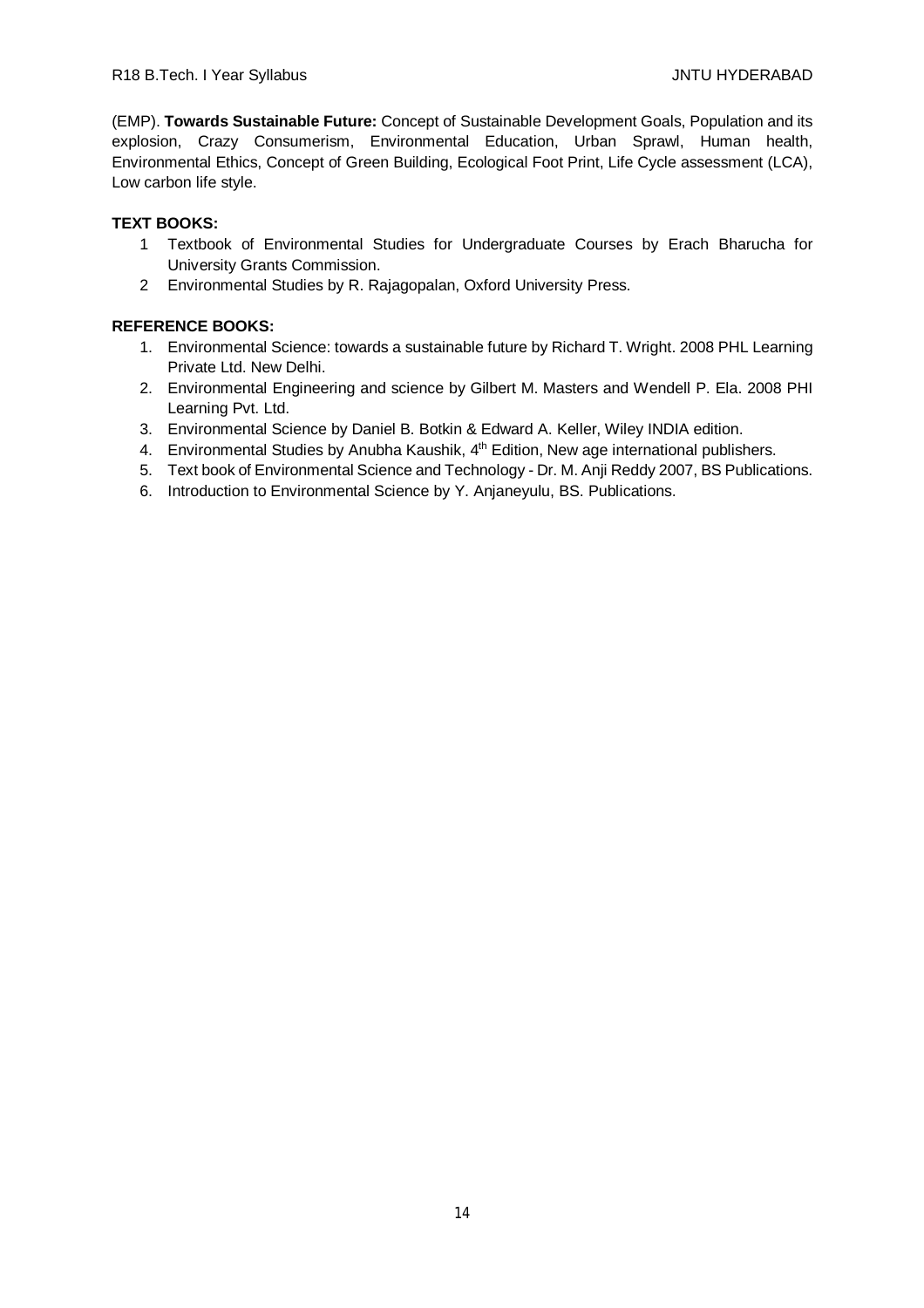# **MA201BS: MATHEMATICS - II**

## **B.Tech. I Year II Sem.**

|  | L T P C |  |
|--|---------|--|
|  | 3 1 0 4 |  |

## **Course Objectives:** To learn

- Methods of solving the differential equations of first and higher order.
- Evaluation of multiple integrals and their applications
- The physical quantities involved in engineering field related to vector valued functions
- The basic properties of vector valued functions and their applications to line, surface and volume integrals

**Course Outcomes:** After learning the contents of this paper the student must be able to

- Identify whether the given differential equation of first order is exact or not
- Solve higher differential equation and apply the concept of differential equation to real world problems
- Evaluate the multiple integrals and apply the concept to find areas, volumes, centre of mass and Gravity for cubes, sphere and rectangular parallelopiped
- Evaluate the line, surface and volume integrals and converting them from one to another

# **UNIT - I: First Order ODE**

Exact, linear and Bernoulli's equations; Applications: Newton's law of cooling, Law of natural growth and decay; Equations not of first degree: equations solvable for p, equations solvable for y, equations solvable for x and Clairaut's type.

# **UNIT - II: Ordinary Differential Equations of Higher Order**

Second order linear differential equations with constant coefficients: Non-Homogeneous terms of the type  $e^{ax}$ , sin ax, cos ax, polynomials in x,  $e^{ax}V(x)$  and  $x V(x)$ ; method of variation of parameters; Equations reducible to linear ODE with constant coefficients: Legendre's equation, Cauchy-Euler equation.

# **UNIT - III: Multivariable Calculus (Integration)**

Evaluation of Double Integrals (Cartesian and polar coordinates); change of order of integration (only Cartesian form); Evaluation of Triple Integrals: Change of variables (Cartesian to polar) for double and (Cartesian to Spherical and Cylindrical polar coordinates) for triple integrals.

Applications: Areas (by double integrals) and volumes (by double integrals and triple integrals), Centre of mass and Gravity (constant and variable densities) by double and triple integrals (applications involving cubes, sphere and rectangular parallelopiped).

#### **UNIT - IV: Vector Differentiation**

Vector point functions and scalar point functions. Gradient, Divergence and Curl. Directional derivatives, Tangent plane and normal line. Vector Identities. Scalar potential functions. Solenoidal and Irrotational vectors.

#### **UNIT - V: Vector Integration**

Line, Surface and Volume Integrals. Theorems of Green, Gauss and Stokes (without proofs) and their applications.

#### **TEXT BOOKS:**

- 1. B.S. Grewal, Higher Engineering Mathematics, Khanna Publishers, 36<sup>th</sup> Edition, 2010
- 2. Erwin kreyszig, Advanced Engineering Mathematics, 9th Edition, John Wiley & Sons, 2006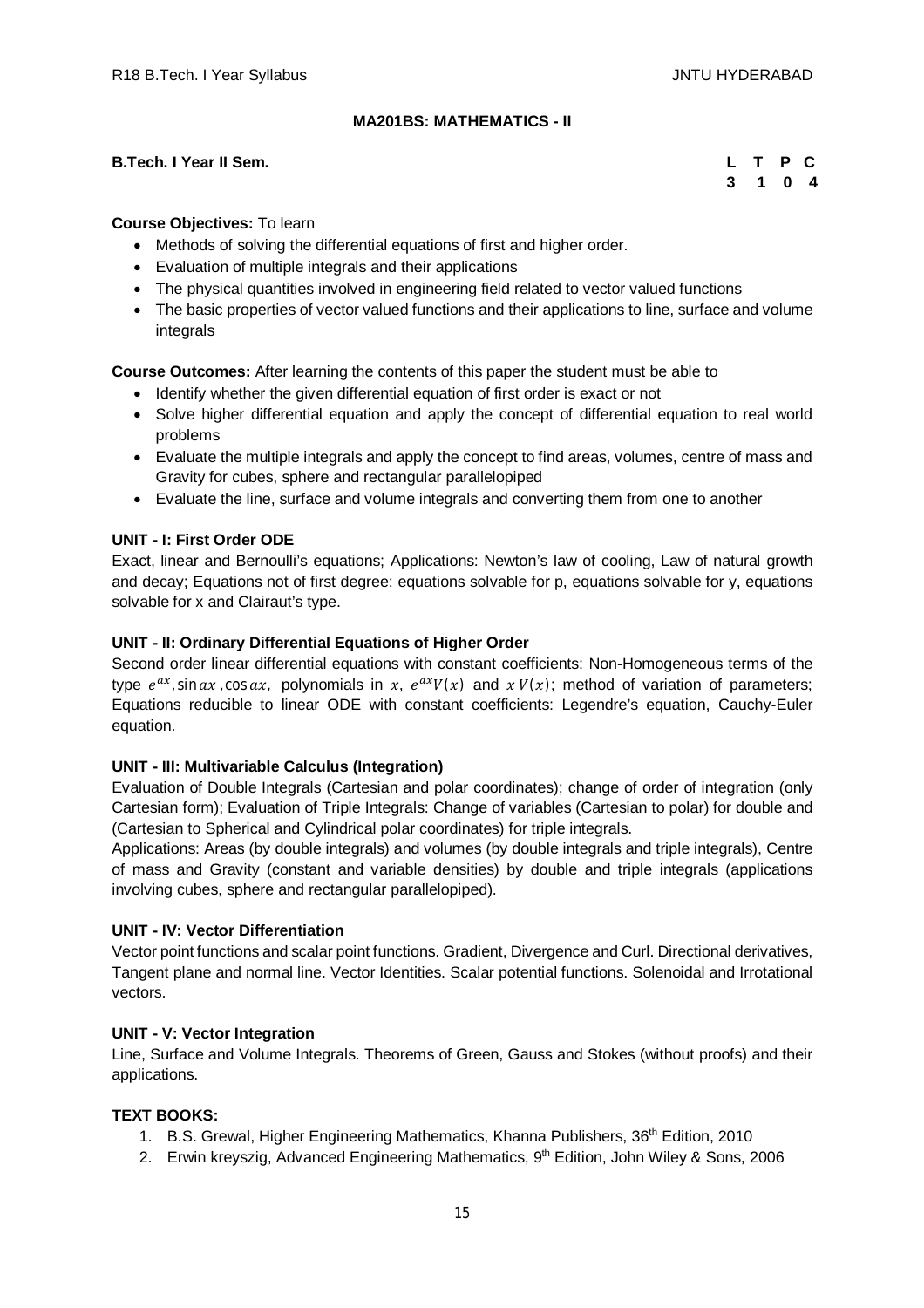3. G.B. Thomas and R.L. Finney, Calculus and Analytic geometry, 9<sup>th</sup> Edition, Pearson, Reprint, 2002.

- 1. Paras Ram, Engineering Mathematics, 2nd Edition, CBS Publishes
- 2. S. L. Ross, Differential Equations, 3<sup>rd</sup> Ed., Wiley India, 1984.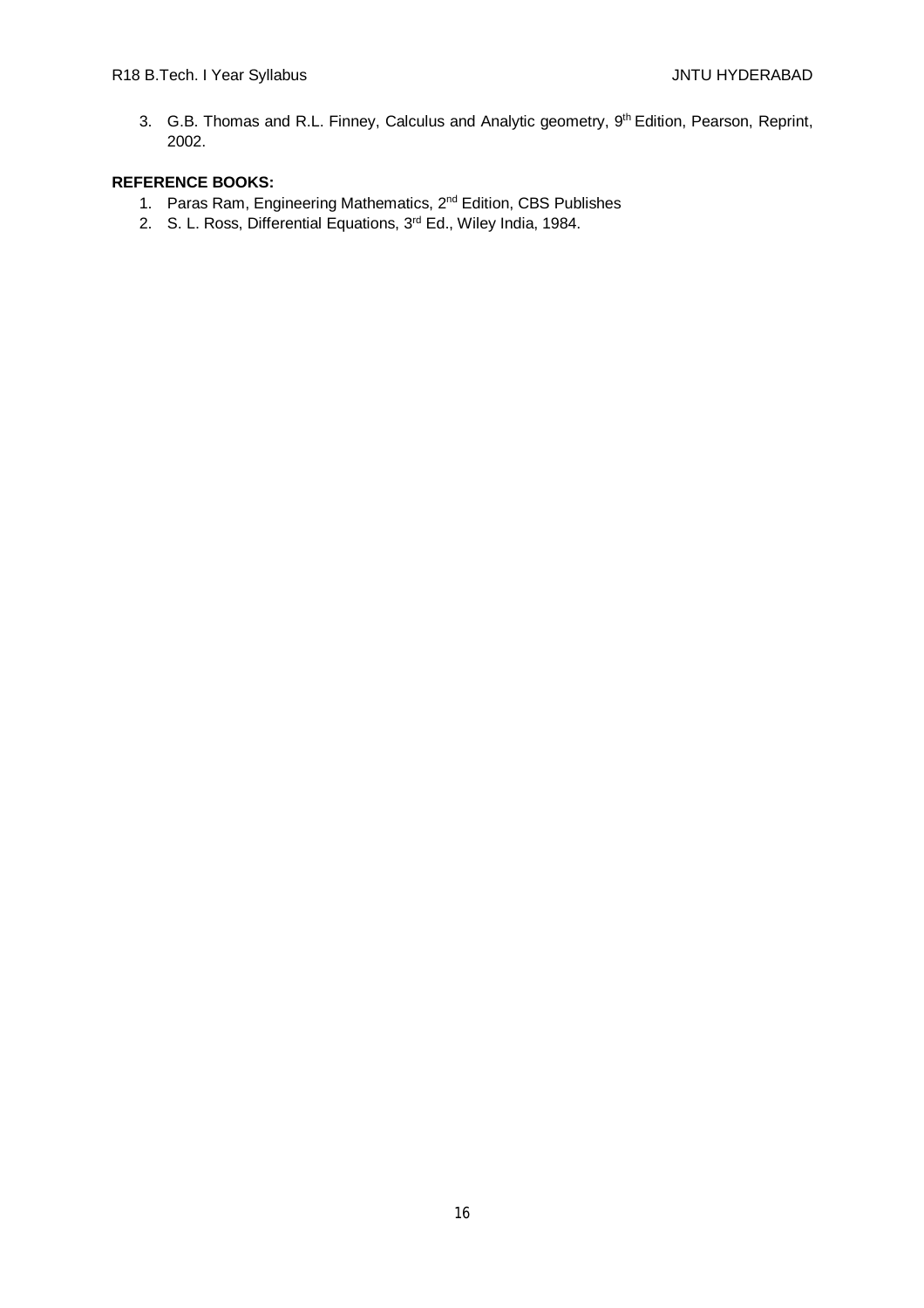# **CH102BS/CH202BS: CHEMISTRY**

| <b>B.Tech. I Year II Sem.</b> | L T P C |  |  |
|-------------------------------|---------|--|--|
|                               | 3 1 0 4 |  |  |

## **Course Objectives:**

- To bring adaptability to the concepts of chemistry and to acquire the required skills to become a perfect engineer.
- To impart the basic knowledge of atomic, molecular and electronic modifications which makes the student to understand the technology based on them.
- To acquire the knowledge of electrochemistry, corrosion and water treatment which are essential for the Engineers and in industry.
- To acquire the skills pertaining to spectroscopy and to apply them for medical and other fields.
- To impart the knowledge of stereochemistry and synthetic aspects useful for understanding reaction pathways

**Course Outcomes:** The basic concepts included in this course will help the student to gain:

- The knowledge of atomic, molecular and electronic changes, band theory related to conductivity.
- The required principles and concepts of electrochemistry, corrosion and in understanding the problem of water and its treatments.
- The required skills to get clear concepts on basic spectroscopy and application to medical and other fields.
- The knowledge of configurational and conformational analysis of molecules and reaction mechanisms.

## **UNIT - I:**

**Molecular structure and Theories of Bonding:** Atomic and Molecular orbitals. Linear Combination of Atomic Orbitals (LCAO), molecular orbitals of diatomic molecules, molecular orbital energy level diagrams of  $N_2$ ,  $O_2$  and  $F_2$  molecules.  $\pi$  molecular orbitals of butadiene and benzene.

Crystal Field Theory (CFT): Salient Features of CFT – Crystal Field Splitting of transition metal ion dorbitals in Tetrahedral, Octahedral and square planar geometries. Band structure of solids and effect of doping on conductance.

# **UNIT - II:**

Water and its treatment: Introduction – hardness of water – Causes of hardness - Types of hardness: temporary and permanent – expression and units of hardness – Estimation of hardness of water by complexometric method. Potable water and its specifications. Steps involved in treatment of water – Disinfection of water by chlorination and ozonization. Boiler feed water and its treatment – Calgon conditioning, Phosphate conditioning and Colloidal conditioning. External treatment of water – Ion exchange process. Desalination of water – Reverse osmosis. Numerical problems.

# **UNIT - III:**

**Electrochemistry and corrosion:** Electro chemical cells – electrode potential, standard electrode potential, types of electrodes – calomel, Quinhydrone and glass electrode. Nernst equation Determination of pH of a solution by using quinhydrone and glass electrode. Electrochemical series and its applications. Numerical problems. Potentiometric titrations. Batteries – Primary (Lithium cell) and secondary batteries (Lead – acid storage battery and Lithium ion battery).

Causes and effects of corrosion – theories of chemical and electrochemical corrosion – mechanism of electrochemical corrosion, Types of corrosion: Galvanic, water-line and pitting corrosion. Factors affecting rate of corrosion, Corrosion control methods- Cathodic protection – Sacrificial anode and impressed current cathodic methods. Surface coatings – metallic coatings – methods of application. Electroless plating of Nickel.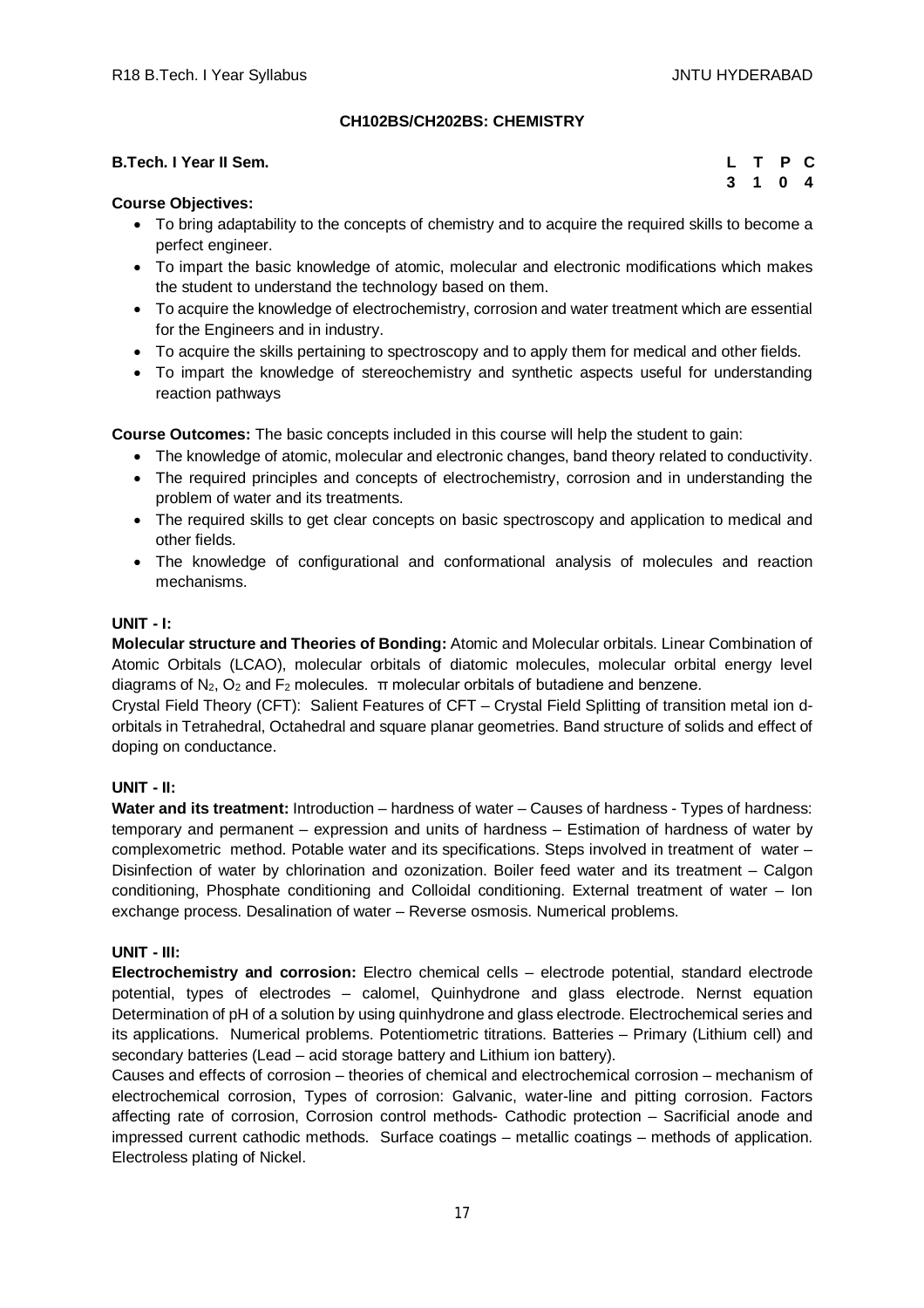# **UNIT - IV:**

**Stereochemistry, Reaction Mechanism and synthesis of drug molecules:** Introduction to representation of 3-dimensional structures, Structural and stereoisomers, configurations, symmetry and chirality. Enantiomers, diastereomers, optical activity and Absolute configuration. Conformation alanalysis of n- butane.

Substitution reactions: Nucleophilic substitution reactions: Mechanism of  $S_N1$ ,  $S_N2$  reactions. Electrophilic and nucleophilic addition reactions: Addition of HBr to propene. Markownikoff and anti Markownikoff's additions. Grignard additions on carbonyl compounds. Elimination reactions: Dehydro halogenation of alkylhalides. Saytzeff rule. Oxidation reactions: Oxidation of alcohols using KMnO<sub>4</sub> and chromic acid.

Reduction reactions: reduction of carbonyl compounds using LiAlH<sup>4</sup> & NaBH4. Hydroboration of olefins. Structure, synthesis and pharmaceutical applications of Paracetamol and Aspirin.

# **UNIT - V:**

**Spectroscopic techniques and applications:** Principles of spectroscopy, selection rules and applications of electronic spectroscopy. vibrational and rotational spectroscopy. Basic concepts of Nuclear magnetic resonance Spectroscopy, chemical shift. Introduction to Magnetic resonance imaging.

# **TEXT BOOKS:**

- 1. Physical Chemistry, by P.W. Atkins
- 2. Engineering Chemistry by P.C.Jain & M.Jain; Dhanpat Rai Publishing Company (P) Ltd., New Delhi.
- 3. Fundamentals of Molecular Spectroscopy, by C.N. Banwell
- 4. Organic Chemistry: Structure and Function by K.P.C. Volhardt and N.E. Schore, 5<sup>th</sup> Edition.
- 5. University Chemistry, by B.M. Mahan, Pearson IV Edition.
- 6. Engineering Chemistry (NPTEL Web-book), by B.L. Tembe, Kamaluddin and M.S. Krishnan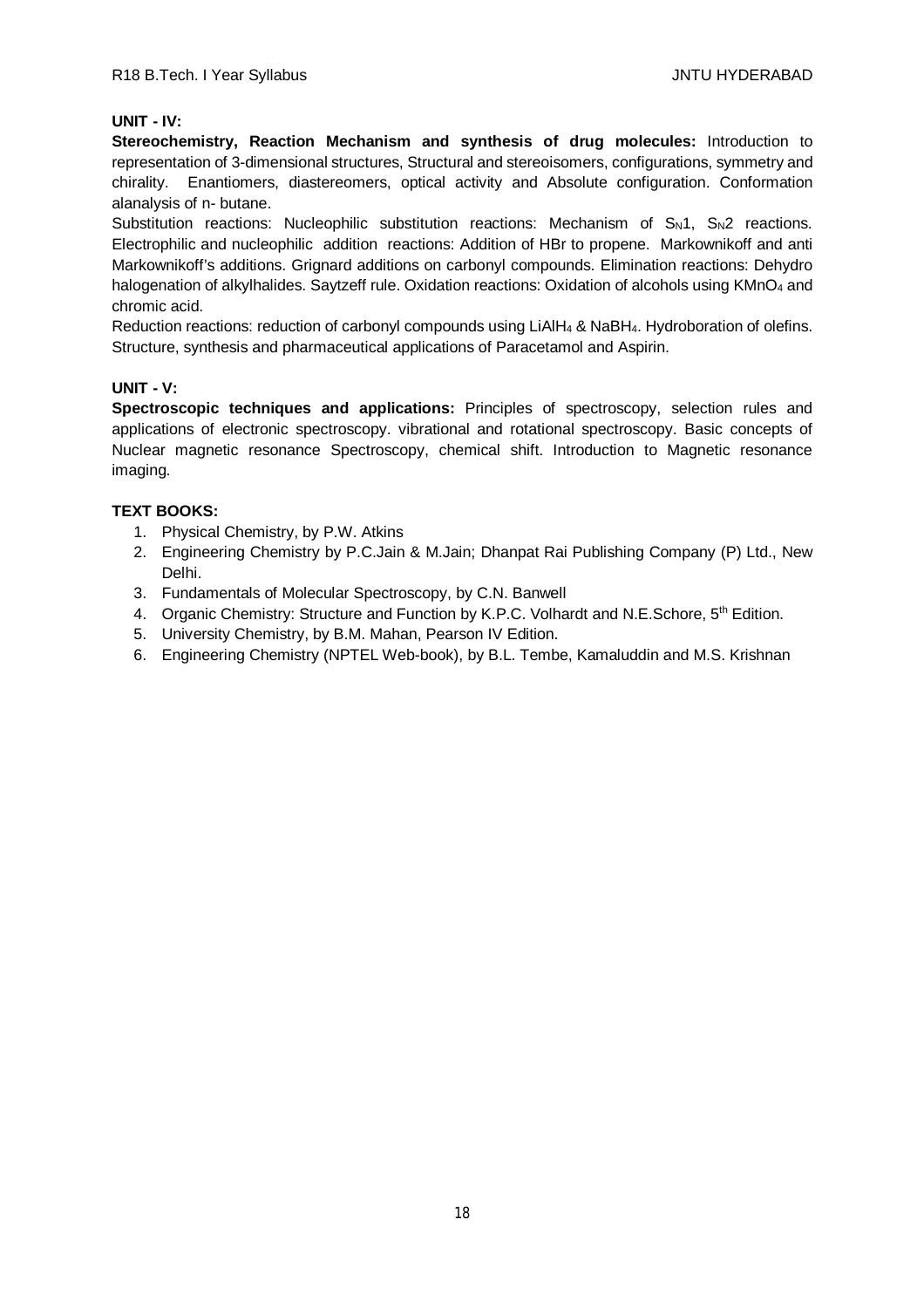**3 0 0 3**

## **EE103ES/EE203ES: BASIC ELECTRICAL ENGINEERING**

# **B.Tech. I Year I Sem. L T P C**

#### **Course Objectives:**

- To introduce the concepts of electrical circuits and its components
- To understand magnetic circuits, DC circuits and AC single phase & three phase circuits
- To study and understand the different types of DC/AC machines and Transformers.
- To import the knowledge of various electrical installations.
- To introduce the concept of power, power factor and its improvement.

#### **Course Outcomes:**

- To analyze and solve electrical circuits using network laws and theorems.
- To understand and analyze basic Electric and Magnetic circuits
- To study the working principles of Electrical Machines
- To introduce components of Low Voltage Electrical Installations

#### **UNIT-I: D.C. Circuits**

Electrical circuit elements (R, L and C), voltage and current sources, KVL&KCL, analysis of simple circuits with dc excitation. Superposition, Thevenin and Norton Theorems. Time-domain analysis of first-order RL and RC circuits.

#### **UNIT-II: A.C. Circuits**

Representation of sinusoidal waveforms, peak and rms values, phasor representation, real power, reactive power, apparent power, power factor, Analysis of single-phase ac circuits consisting of R, L, C, RL, RC, RLC combinations (series and parallel), resonance in series R-L-C circuit. Three-phase balanced circuits, voltage and current relations in star and delta connections.

#### **UNIT-III: Transformers**

Ideal and practical transformer, equivalent circuit, losses in transformers, regulation and efficiency. Auto-transformer and three-phase transformer connections.

#### **UNIT-IV: Electrical Machines**

Generation of rotating magnetic fields, Construction and working of a three-phase induction motor, Significance of torque-slip characteristic. Loss components and efficiency, starting and speed control of induction motor. Single-phase induction motor. Construction, working, torque-speed characteristic and speed control of separately excited dc motor.

Construction and working of synchronous generators.

#### **UNIT-V: Electrical Installations**

Components of LT Switchgear: Switch Fuse Unit (SFU), MCB, ELCB, MCCB, Types of Wires and Cables, Earthing. Types of Batteries, Important Characteristics for Batteries. Elementary calculations for energy consumption, power factor improvement and battery backup.

#### **TEXT BOOKS/ REFERENCE BOOKS:**

- 1. Basic Electrical Engineering D.P. Kothari and I.J. Nagrath, 3rd edition 2010, Tata McGraw Hill.
- 2. D.C. Kulshreshtha, "Basic Electrical Engineering", McGraw Hill, 2009.
- 3. L.S. Bobrow, Fundamentals of Electrical Engineering", Oxford University Press, 2011
- 4. Electrical and Electronics Technology, E. Hughes, 10th Edition, Pearson, 2010
- 5. Electrical Engineering Fundamentals, Vincent Deltoro, Second Edition, Prentice Hall India, 1989.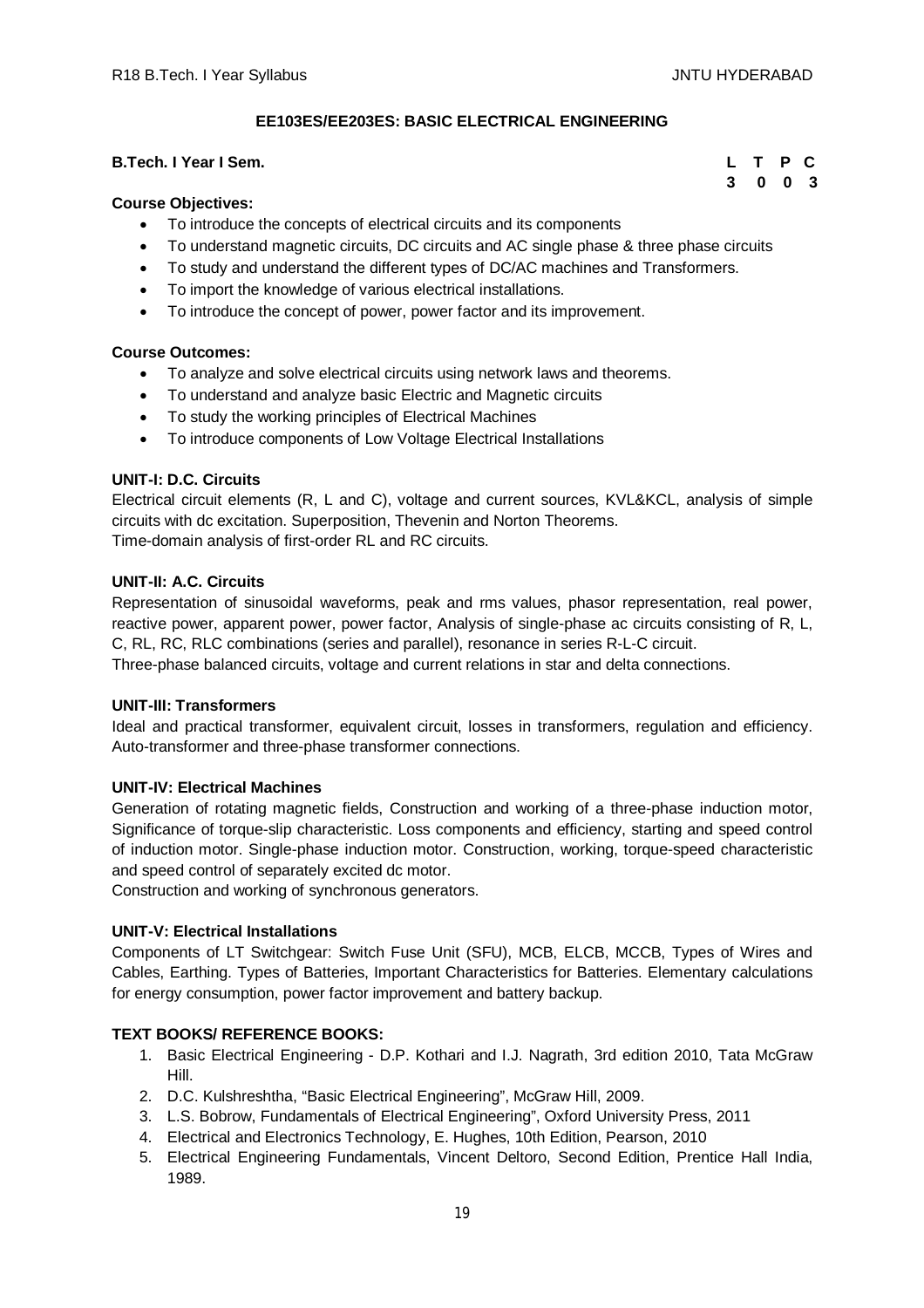# **ME105ES/ME205ES: ENGINEERING WORKSHOP**

**B.Tech. I Year II Sem.** 

|  |  | L T P C           |
|--|--|-------------------|
|  |  | $1 \t0 \t3 \t2.5$ |

**Pre-requisites**: Practical skill

## **Course Objectives:**

- To Study of different hand operated power tools, uses and their demonstration.
- To gain a good basic working knowledge required for the production of various engineering products.
- To provide hands on experience about use of different engineering materials, tools, equipments and processes those are common in the engineering field.
- To develop a right attitude, team working, precision and safety at work place.
- It explains the construction, function, use and application of different working tools, equipment and machines.
- To study commonly used carpentry joints.
- To have practical exposure to various welding and joining processes.
- Identify and use marking out tools, hand tools, measuring equipment and to work to prescribed tolerances.

**Course Outcomes:** At the end of the course, the student will be able to:

- Study and practice on machine tools and their operations
- Practice on manufacturing of components using workshop trades including pluming, fitting, carpentry, foundry, house wiring and welding.
- Identify and apply suitable tools for different trades of Engineering processes including drilling, material removing, measuring, chiseling.
- Apply basic electrical engineering knowledge for house wiring practice.

# **1. TRADES FOR EXERCISES:**

# **At least two exercises from each trade:**

- I. Carpentry (T-Lap Joint, Dovetail Joint, Mortise & Tenon Joint)
- II. Fitting (V-Fit, Dovetail Fit & Semi-circular fit)
- III. Tin-Smithy (Square Tin, Rectangular Tray & Conical Funnel)
- IV. Foundry (Preparation of Green Sand Mould using Single Piece and Split Pattern)
- V. Welding Practice (Arc Welding & Gas Welding)
- VI. House-wiring (Parallel & Series, Two-way Switch and Tube Light)
- VII. Black Smithy (Round to Square, Fan Hook and S-Hook)

# **2. TRADES FOR DEMONSTRATION & EXPOSURE:**

Plumbing, Machine Shop, Metal Cutting (Water Plasma), Power tools in construction and Wood Working

# **TEXT BOOKS:**

- 1. Workshop Practice /B. L. Juneja / Cengage
- 2. Workshop Manual / K. Venugopal / Anuradha.

- 1. Work shop Manual P. Kannaiah/ K. L. Narayana/ SciTech
- 2. Workshop Manual / Venkat Reddy/ BSP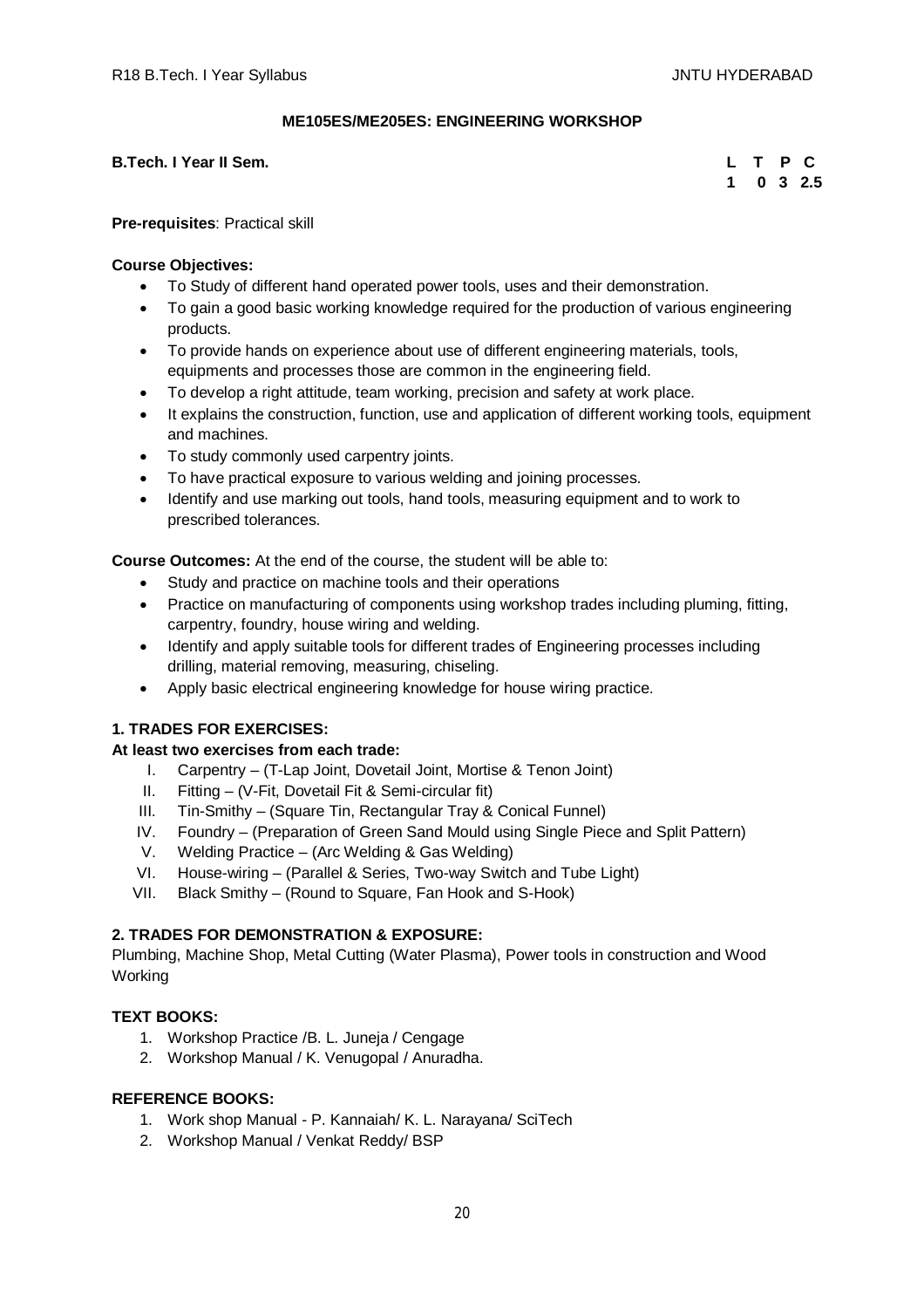# **EN105HS/EN205HS: ENGLISH**

#### **B.Tech. I Year II Sem.**

|  | L T P C                     |  |
|--|-----------------------------|--|
|  | $2 \quad 0 \quad 0 \quad 2$ |  |

# **INTRODUCTION**

In view of the growing importance of English as a tool for global communication and the consequent emphasis on training students to acquire language skills, the syllabus of English has been designed to develop linguistic, communicative and critical thinking competencies of Engineering students.

In English classes, the focus should be on the skills development in the areas of vocabulary, grammar, reading and writing. For this, the teachers should use the prescribed text for detailed study. The students should be encouraged to read the texts leading to reading comprehension and different passages may be given for practice in the class. The time should be utilized for working out the exercises given after each excerpt, and also for supplementing the exercises with authentic materials of a similar kind, for example, newspaper articles, advertisements, promotional material etc. *The focus in this syllabus is on skill development, fostering ideas and practice of language skills in various contexts and cultures.*

## **Learning Objectives:** The course will help to

- Improve the language proficiency of students in English with an emphasis on Vocabulary, Grammar, Reading and Writing skills.
- Equip students to study academic subjects more effectively and critically using the theoretical and practical components of English syllabus.
- Develop study skills and communication skills in formal and informal situations.

# **Course Outcomes:** Students should be able to

- Use English Language effectively in spoken and written forms.
- Comprehend the given texts and respond appropriately.
- Communicate confidently in various contexts and different cultures.
- Acquire basic proficiency in English including reading and listening comprehension, writing and speaking skills.

#### **SYLLABUS**

**UNIT –I** 

**'The Raman Effect' from the prescribed textbook 'English for Engineers' published by Cambridge University Press.**

**Vocabulary Building**: The Concept of Word Formation --The Use of Prefixes and Suffixes.

**Grammar:** Identifying Common Errors in Writing with Reference to Articles and Prepositions.

**Reading:** Reading and Its Importance- Techniques for Effective Reading.

**Basic Writing Skills:** Sentence Structures -Use of Phrases and Clauses in Sentences- Importance of Proper Punctuation- Techniques for writing precisely – **Paragraph writing** – Types, Structures and Features of a Paragraph - Creating Coherence-Organizing Principles of Paragraphs in Documents.

# **UNIT –II**

# **'Ancient Architecture in India' from the prescribed textbook 'English for Engineers' published by Cambridge University Press.**

# **Vocabulary:** Synonyms and Antonyms.

**Grammar:** Identifying Common Errors in Writing with Reference to Noun-pronoun Agreement and Subject-verb Agreement.

**Reading:** Improving Comprehension Skills – Techniques for Good Comprehension

**Writing:** Format of a Formal Letter-**Writing Formal Letters** E.g.., Letter of Complaint, Letter of Requisition, Job Application with Resume.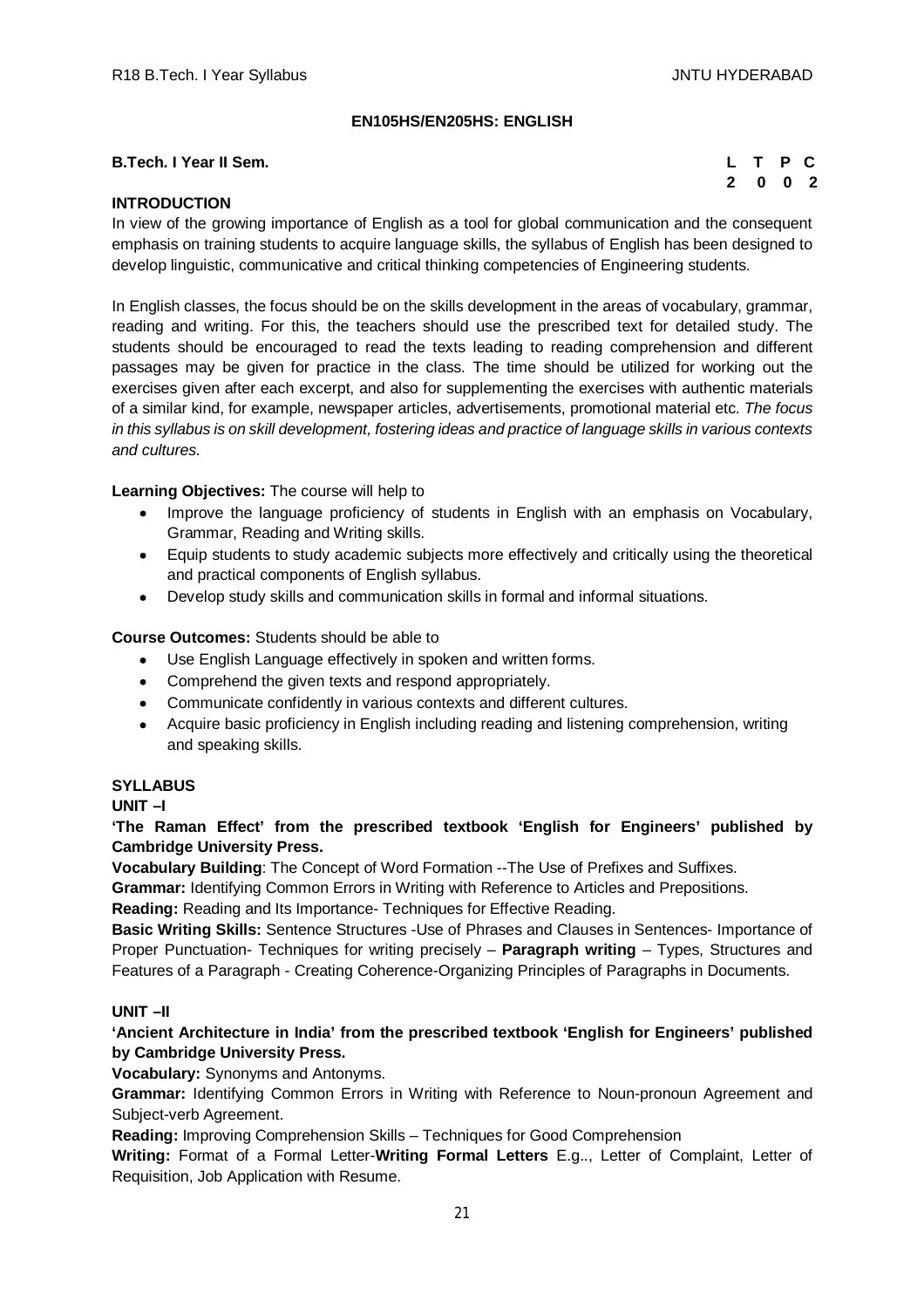# **UNIT –III**

**'Blue Jeans' from the prescribed textbook 'English for Engineers' published by Cambridge University Press.**

**Vocabulary**: Acquaintance with Prefixes and Suffixes from Foreign Languages in English to form Derivatives-Words from Foreign Languages and their Use in English.

**Grammar:** Identifying Common Errors in Writing with Reference to Misplaced Modifiers and Tenses. **Reading:** Sub-skills of Reading- Skimming and Scanning

**Writing**: Nature and Style of Sensible Writing- **Defining- Describing** Objects, Places and Events – **Classifying**- Providing Examples or Evidence

# **UNIT –IV**

**'What Should You Be Eating' from the prescribed textbook 'English for Engineers' published by Cambridge University Press.**

**Vocabulary**: Standard Abbreviations in English

**Grammar:** Redundancies and Clichés in Oral and Written Communication.

**Reading**: Comprehension**-** Intensive Reading and Extensive Reading

**Writing: Writing Practices-**-Writing Introduction and Conclusion - Essay Writing-Précis Writing.

# **UNIT –V**

**'How a Chinese Billionaire Built Her Fortune' from the prescribed textbook 'English for Engineers' published by Cambridge University Press.**

**Vocabulary**: Technical Vocabulary and their usage

**Grammar:** Common Errors in English

**Reading:** Reading Comprehension-Exercises for Practice

**Writing: Technical Reports**- Introduction – Characteristics of a Report – Categories of Reports

Formats- Structure of Reports (Manuscript Format) -Types of Reports - Writing aReport.

# **TEXTBOOK:**

1. **Sudarshana, N.P. and Savitha, C. (2018). English for Engineers. Cambridge University Press.**

- 1. Swan, M. (2016). Practical English Usage. Oxford University Press.
- 2. Kumar, S and Lata, P. (2018). Communication Skills. Oxford University Press.
- 3. Wood, F.T. (2007). Remedial English Grammar. Macmillan.
- 4. Zinsser, William. (2001). On Writing Well. Harper Resource Book.
- 5. Hamp-Lyons, L. (2006). Study Writing. Cambridge University Press.
- 6. Exercises in Spoken English. Parts I –III. CIEFL, Hyderabad. Oxford University Press.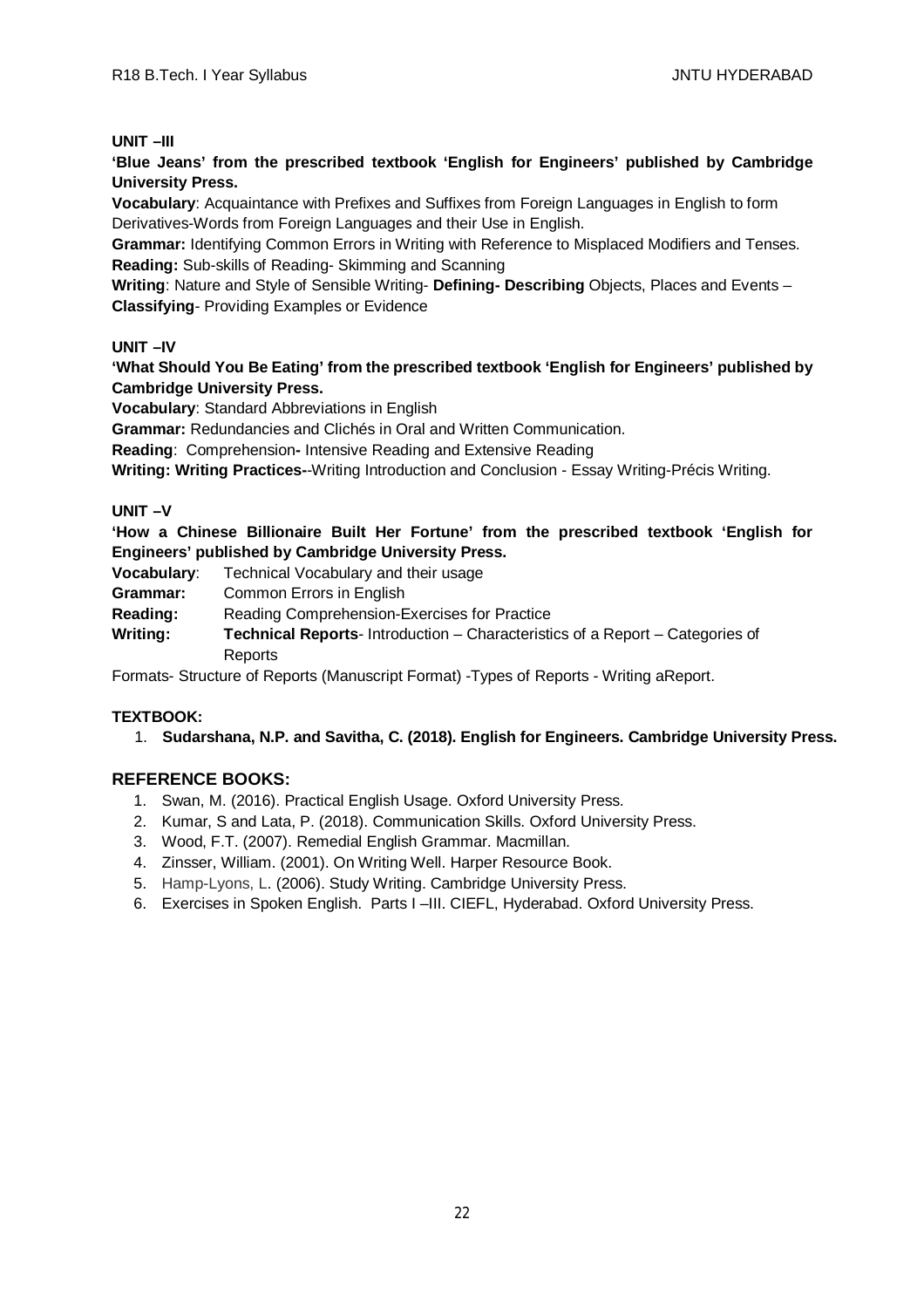# **CH106BS/CH206ES: ENGINEERING CHEMISTRY LAB**

## **B.Tech. I Year II Sem.**

|  |  | L T P C              |
|--|--|----------------------|
|  |  | $0 \t 0 \t 3 \t 1.5$ |

**Course Objectives:** The course consists of experiments related to the principles of chemistry required for engineering student. The student will learn:

- Estimation of hardness and chloride content in water to check its suitability for drinking purpose.
- To determine the rate constant of reactions from concentrations as an function of time.
- The measurement of physical properties like adsorption and viscosity.
- To synthesize the drug molecules and check the purity of organic molecules by thin layer chromatographic (TLC) technique.

**Course Outcomes:** The experiments will make the student gain skills on:

- Determination of parameters like hardness and chloride content in water.
- Estimation of rate constant of a reaction from concentration time relationships.
- Determination of physical properties like adsorption and viscosity.
- Calculation of  $R_f$  values of some organic molecules by TLC technique.

# **List of Experiments:**

- 1. Determination of total hardness of water by complexometric method using EDTA
- 2. Determination of chloride content of water by Argentometry
- 3. Estimation of an HCl by Conductometric titrations
- 4. Estimation of Acetic acid by Conductometric titrations
- 5. Estimation of HCl by Potentiometric titrations
- 6. Estimation of  $Fe^{2+}$  by Potentiometry using KMnO<sub>4</sub>
- 7. Determination of rate constant of acid catalysed hydrolysis of methyl acetate
- 8. Synthesis of Aspirin and Paracetamol
- 9. Thin layer chromatography calculation of  $R_f$  values. eg ortho and para nitro phenols
- 10. Determination of acid value of coconut oil
- 11. Verification of freundlich adsorption isotherm-adsorption of acetic acid on charcoal
- 12. Determination of viscosity of castor oil and ground nut oil by using Ostwald's viscometer.
- 13. Determination of partition coefficient of acetic acid between n-butanol and water.
- 14. Determination of surface tension of a give liquid using stalagmometer.

- 1. Senior practical physical chemistry, B.D. Khosla, A. Gulati and V. Garg (R. Chand & Co., Delhi)
- 2. An introduction to practical chemistry, K.K. Sharma and D. S. Sharma (Vikas publishing, N. Delhi)
- 3. Vogel's text book of practical organic chemistry 5<sup>th</sup> edition
- 4. Text book on Experiments and calculations in Engineering chemistry S.S. Dara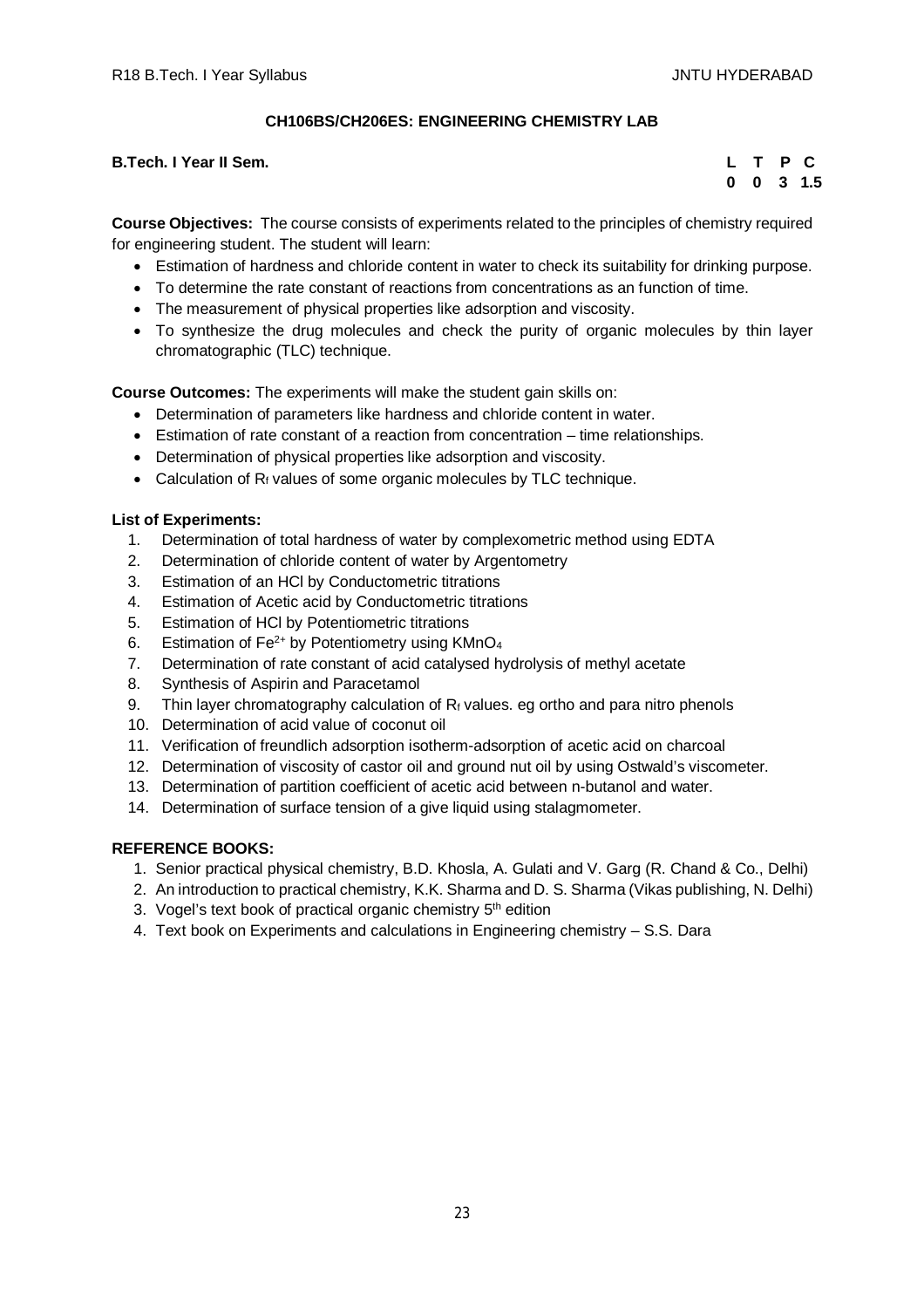# **EN107HS/EN207HS: ENGLISH LANGUAGE AND COMMUNICATION SKILLS LAB**

| <b>B.Tech. I Year II Sem.</b> |  |  | L T P C |  |
|-------------------------------|--|--|---------|--|
|-------------------------------|--|--|---------|--|

|  | L T P C   |  |
|--|-----------|--|
|  | $0$ 0 2 1 |  |

The **Language Lab** focuses on the production and practice of sounds of language and familiarizes the students with the use of English in everyday situations both in formal and informal contexts.

# **Course Objectives:**

- $\approx$  To facilitate computer-assisted multi-media instruction enabling individualized and independent language learning
- $\infty$  To sensitize students to the nuances of English speech sounds, word accent, intonation and rhythm
- $\geq$  To bring about a consistent accent and intelligibility in students' pronunciation of English by providing an opportunity for practice in speaking
- $\geq$  To improve the fluency of students in spoken English and neutralize their mother tongue influence
- $\infty$  To train students to use language appropriately for public speaking and interviews

**Learning Outcomes:** Students will be able to attain

- **EXECT** Better understanding of nuances of English language through audio-visual experience and group activities
- $\triangle$  Neutralization of accent for intelligibility
- $\bullet$  Speaking skills with clarity and confidence which in turn enhances their employability skills

# **Syllabus**

# **English Language and Communication Skills Lab (ELCS) shall have two parts:**

- **a. Computer Assisted Language Learning (CALL) Lab**
- **b. Interactive Communication Skills (ICS) Lab**

# **Listening Skills**

**Objectives** 

- 1. To enable students develop their listening skills so that they may appreciate its role in the LSRW skills approach to language and improve their pronunciation
- *2.* To equip students with necessary training in listening so that they can comprehend the speech of people of different backgrounds and regions

*Students should be given practice in listening to the sounds of the language, to be able to recognize them and find the distinction between different sounds, to be able to mark stress and recognize and use the right intonation in sentences.*

- Listening for general content
- Listening to fill up information
- Intensive listening
- Listening for specific information

# **Speaking Skills**

**Objectives** 

- 1. To involve students in speaking activities in various contexts
- 2. To enable students express themselves fluently and appropriately in social and professional contexts
	- Oral practice: Just A Minute (JAM) Sessions
	- Describing objects/situations/people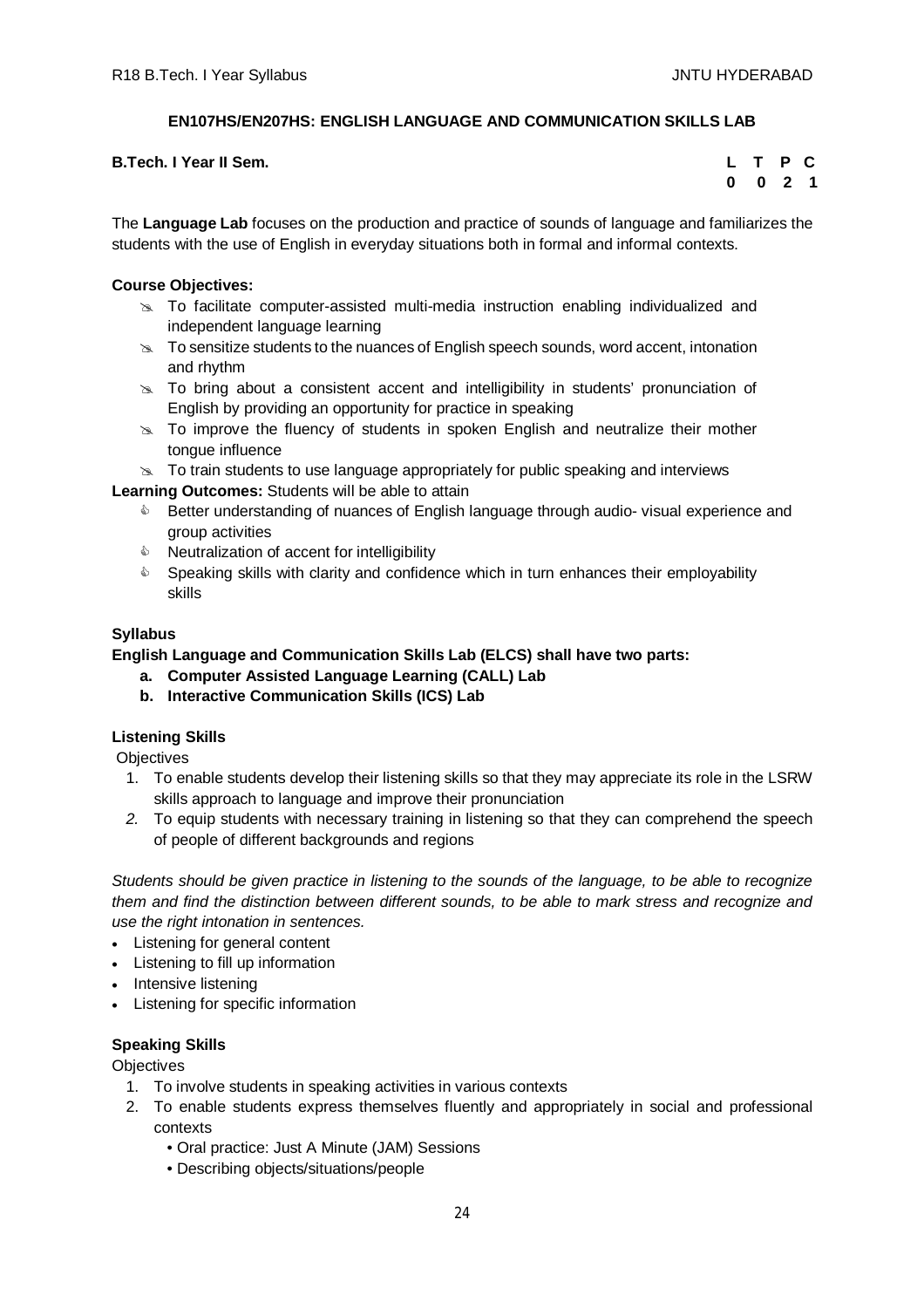- Role play Individual/Group activities
- **The following course content is prescribed for the English Language and Communication Skills Lab based on Unit-6 of AICTE Model Curriculum 2018 for B.Tech First English. As the syllabus is very limited, it is required to prepare teaching/learning materials by the teachers collectively in the form of handouts based on the needs of the students in their respective colleges for effective teaching/learning and timesaving in the Lab)**

# **Exercise – I**

# **CALL Lab**:

*Understand:* Listening Skill- Its importance – Purpose- Process- Types- Barriers of Listening. *Practice*: Introduction to Phonetics – Speech Sounds – Vowels and Consonants. **ICS Lab**:

*Understand:* Communication at Work Place*-* Spoken vs. Written language.

*Practice:* Ice-Breaking Activity and JAM Session- Situational Dialogues – Greetings – Taking Leave – Introducing Oneself and Others.

# **Exercise – II**

# **CALL Lab**:

*Understand:* Structure of Syllables – Word Stress and Rhythm– Weak Forms and Strong Forms in Context.

*Practice:* Basic Rules of Word Accent - Stress Shift - Weak Forms and Strong Forms in Context. **ICS Lab**:

*Understand:* Features of Good Conversation – Non-verbal Communication.

*Practice:* Situational Dialogues – Role-Play- Expressions in Various Situations –Making Requests and Seeking Permissions - Telephone Etiquette.

# **Exercise - III**

# **CALL Lab:**

*Understand:* Intonation-Errors in Pronunciation-the Influence of Mother Tongue (MTI).

*Practice:* Common Indian Variants in Pronunciation *–* Differences in British and American Pronunciation.

# **ICS Lab**:

*Understand:* How to make Formal Presentations. *Practice:* Formal Presentations.

#### **Exercise – IV CALL Lab**:

*Understand:* Listening for General Details. *Practice:* Listening Comprehension Tests. **ICS Lab**: *Understand:* Public Speaking – Exposure to Structured Talks. *Practice:* Making a Short Speech – Extempore.

**Exercise – V CALL Lab:** *Understand:* Listening for Specific Details. *Practice:* Listening Comprehension Tests. **ICS Lab**: *Understand:* Interview Skills*.*

*Practice:* Mock Interviews.

 **\*\*\*\*\*\*\*\*\*\*\*\*\*\***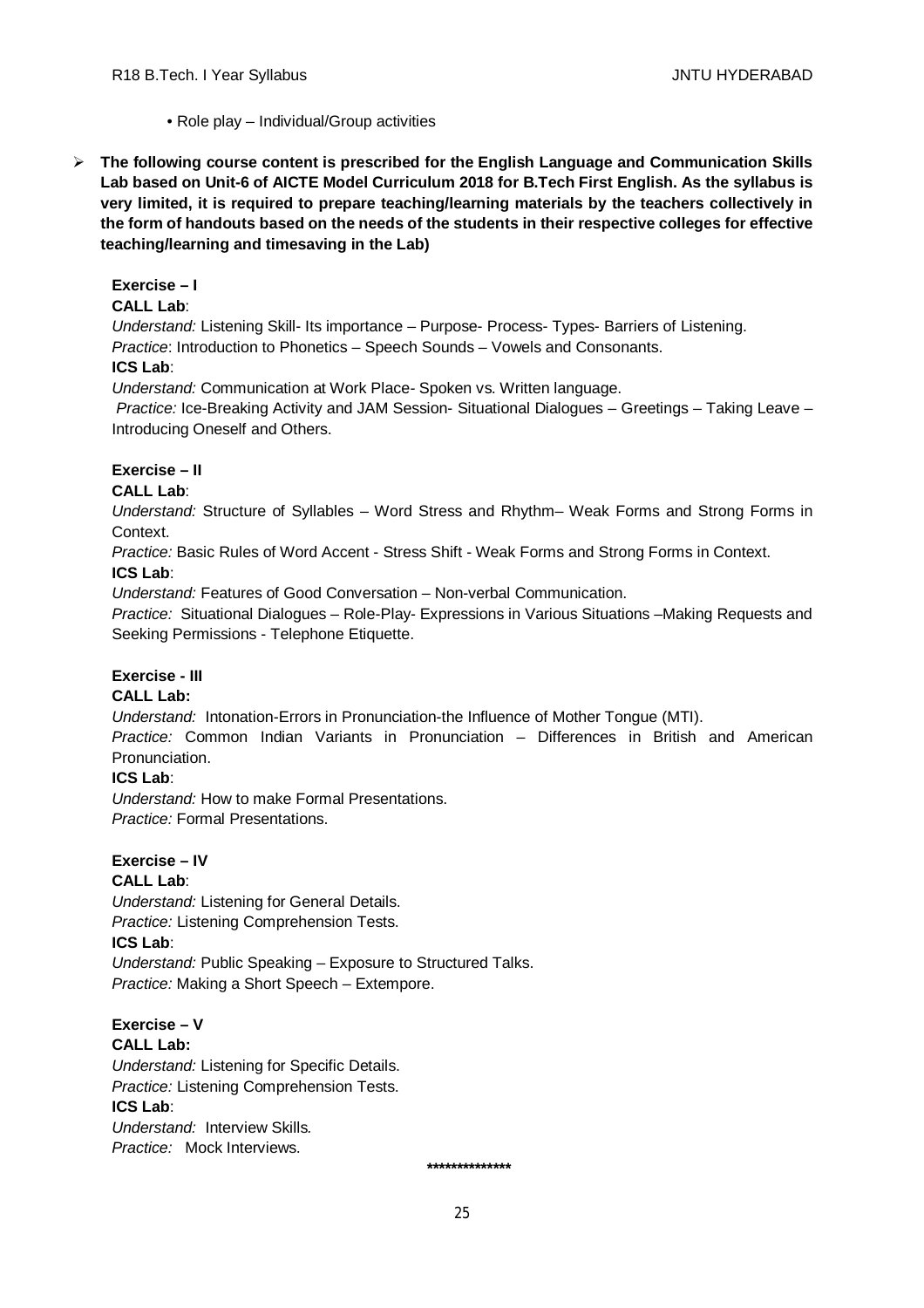# **Minimum Requirement of infrastructural facilities for ELCS Lab:**

# **1. Computer Assisted Language Learning (CALL) Lab:**

**The Computer Assisted Language Learning Lab** has to accommodate 40 students with 40 systems, with one Master Console, LAN facility and English language learning software for self- study by students.

# **System Requirement (Hardware component):**

*Computer network with LAN facility (minimum 40 systems with multimedia) with the following specifications:*

- i) Computers with Suitable Configuration
- ii) High Fidelity Headphones

# **2. Interactive Communication Skills (ICS) Lab:**

**The Interactive Communication Skills Lab:** A Spacious room with movable chairs and audio-visual aids with a Public-Address System, a LCD and a projector etc.